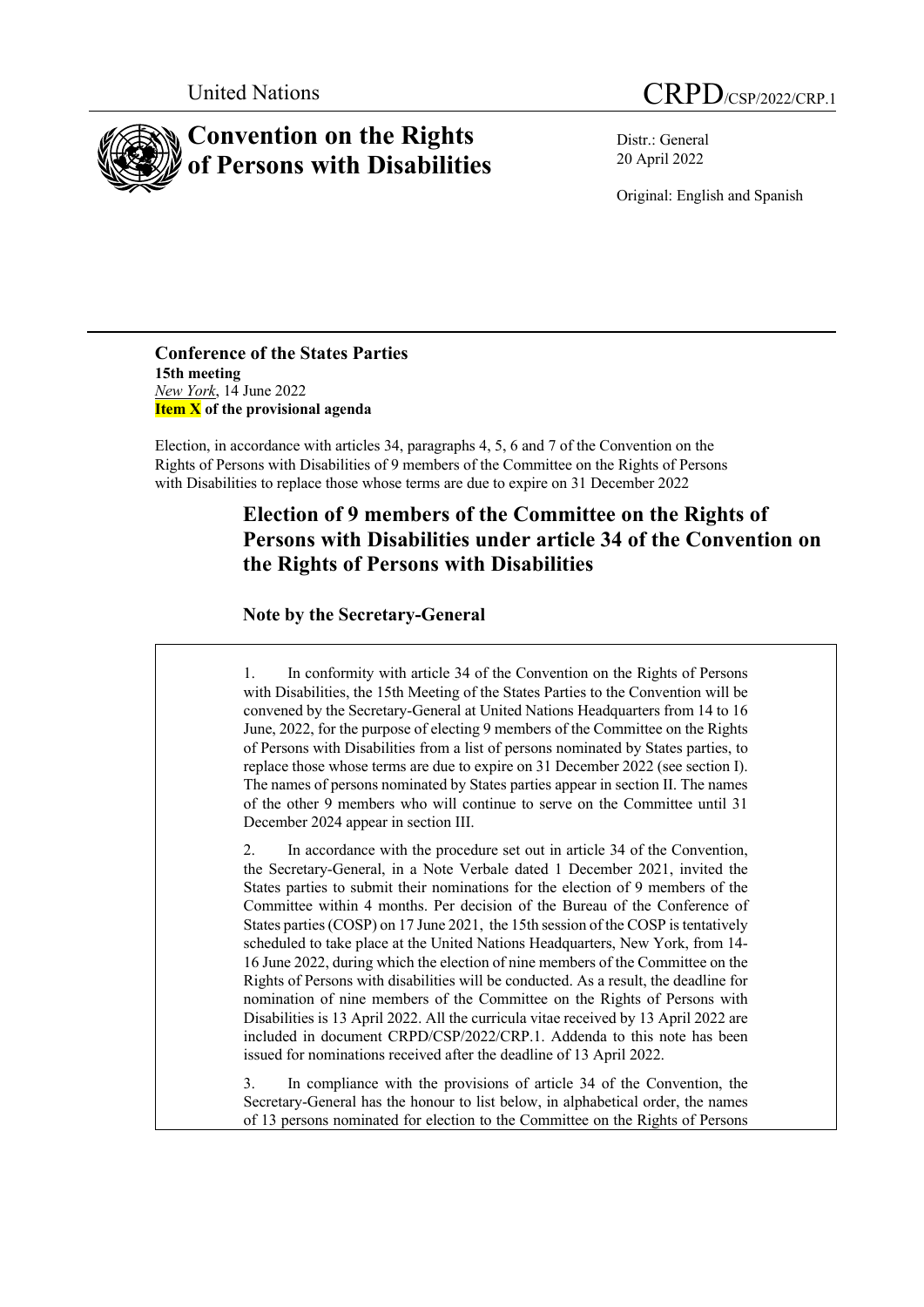with Disabilities, indicating the States parties which have nominated them. Biographical data of the persons nominated, as furnished by the States parties concerned, are contained in the annex to the present document.

4. In addition, in compliance with paragraph 12 of General Assembly resolution 68/268, the current situation with respect to the composition of the Committee on the Rights of Persons with Disabilities, reflecting the balance in terms of geographical distribution and gender representation, professional background and different legal systems, as well as the tenure of current members, is contained in sections I and II of the present document along with the biographical data of current members found on the webpage of the Committee on the Rights of Persons with Disabilities (https://www.ohchr.org/en/treatybodies/crpd/membership).

5. In its resolution 68/268 (para. 13), the General Assembly encouraged States parties, in the election of treaty body experts, to give due consideration, as stipulated in the relevant human rights instruments, to equitable geographical distribution, the representation of the different forms of civilization and the principal legal systems, balanced gender representation and the participation of experts with disabilities in the membership of the human rights treaty bodies.

- In its current composition eleven experts of the Committee are women, and 7 are men; with their geographical distribution as follows: four members from the Asia-Pacific regional group, five experts from Latin America and the Caribbean, four from Africa, one from Eastern Europe and four from Western Europe and other States.
- All of the nine experts whose mandates expire on 31 December 2022, two members are from African States, two from Asia-Pacific States, one from Eastern European States, two from Latin America and Caribbean States and two from Western European and other States.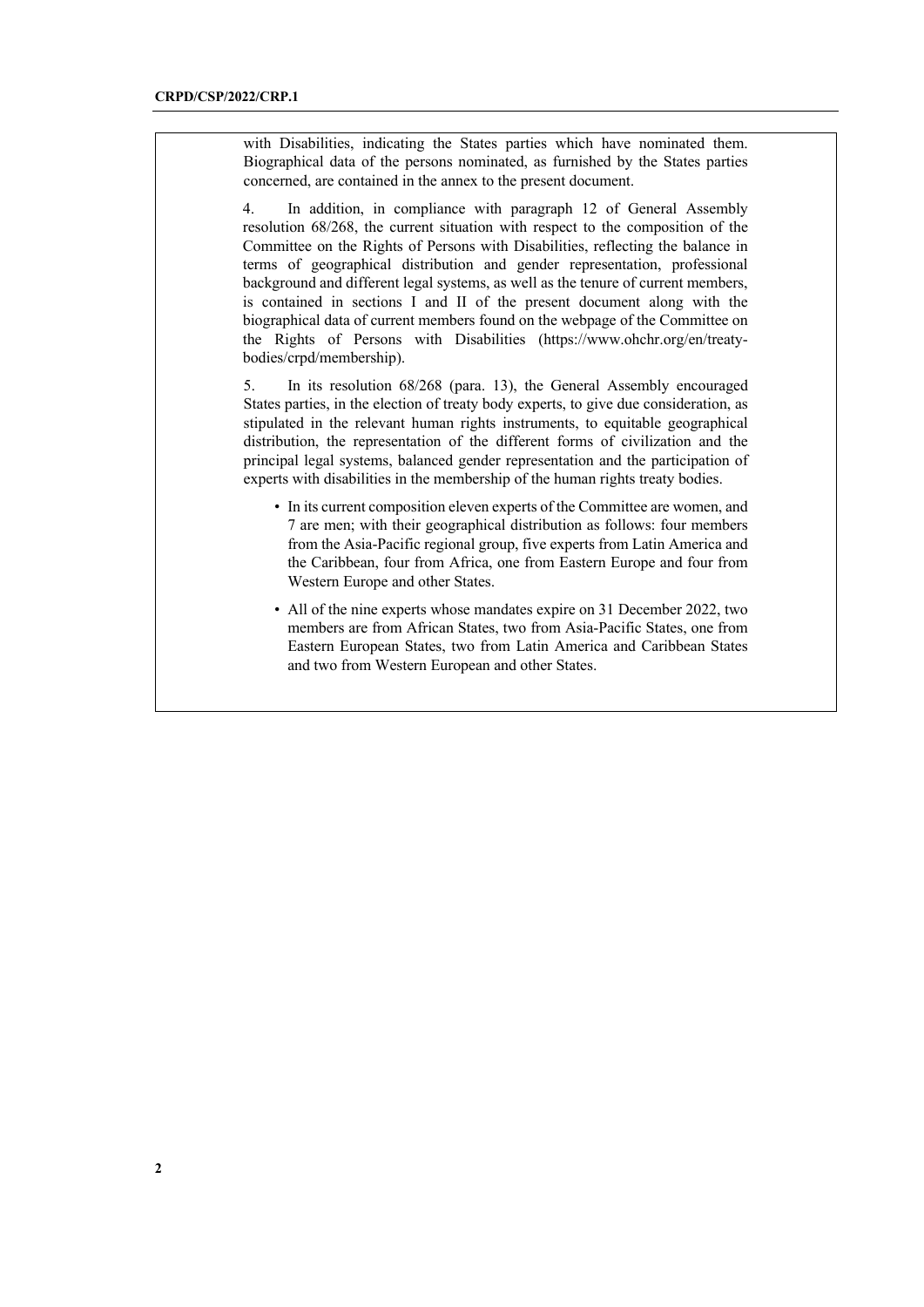## **I. List of the nine members of the Committee on the Rights of Persons with Disabilities whose terms expire on 31 December 2022**

The professional backgrounds, legal systems, and further biographical data of the members may be found on the webpage of the Committee on the Rights of Persons with Disabilities "Membership" by clicking on the name of the individual members: https://www.ohchr.org/en/events/events/2022/fifteenth-conferencestates-parties-and-2022-elections

| Member                       | Country of nationality | Member since |
|------------------------------|------------------------|--------------|
|                              |                        |              |
| Mr. Danlami Basharu          | Nigeria                | 01.01.2015   |
| Ms. Mara Cristina GABRILLI   | <b>Brazil</b>          | 01.01.2019   |
| Ms. Amalia GAMIO             | Mexico                 | 01.01.2019   |
| Ms. Rosemary KAYESS          | Australia              | 01.01.2019   |
| Ms. Miyeon KIM               | Republic of Korea      | 01.01.2019   |
| Mr Jonas RUSKUS              | Lithuania              | 01.01.2015   |
| Ms. Gertrude Oforiwa FEFOAME | Ghana                  | 01.01.2019   |
| Mr. Markus SCHEFER           | Switzerland            | 01.01.2019   |
| Ms. Risnawati UTAMI          | Indonesia              | 01.01.2019   |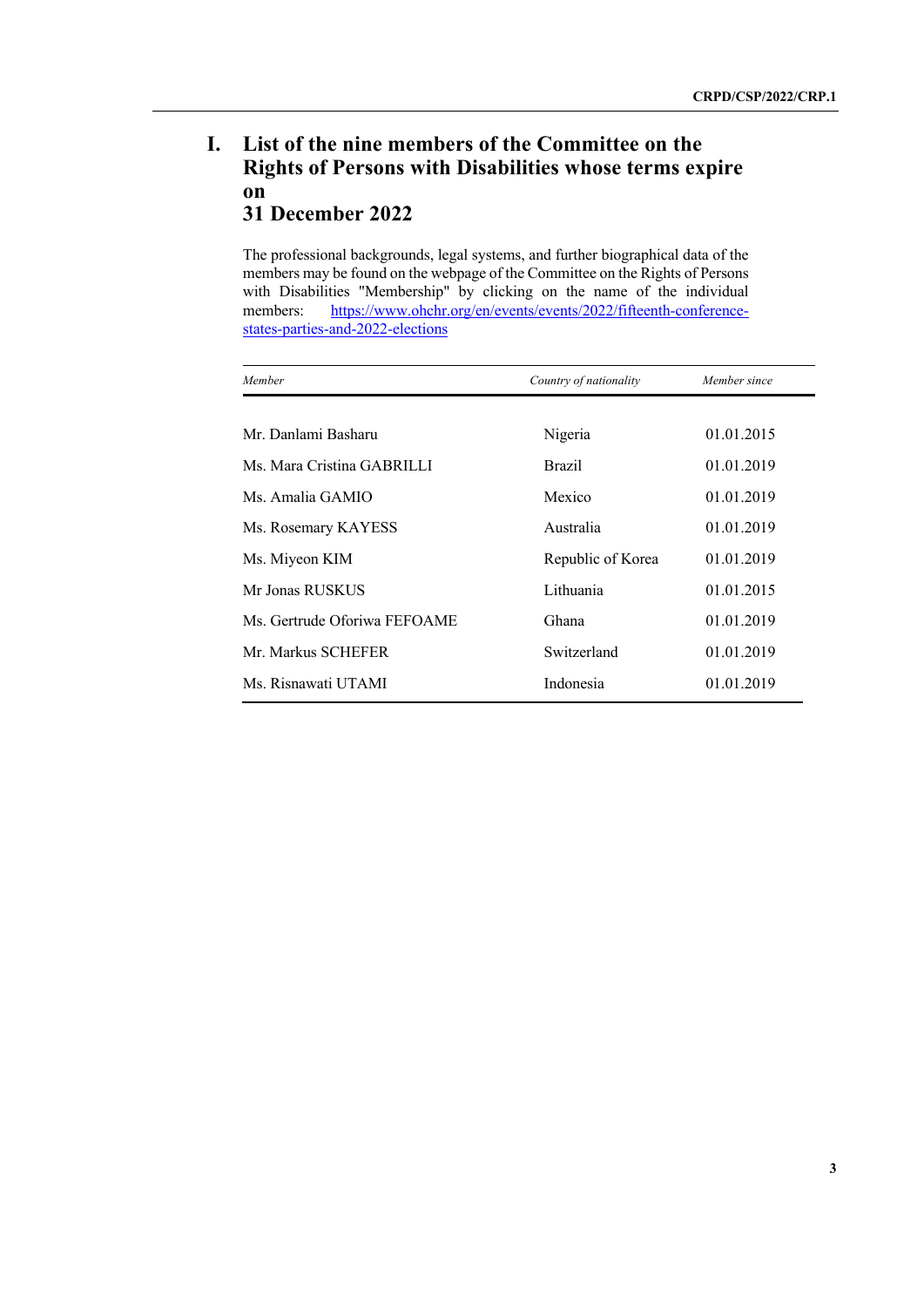| Member                             | Nominated by              |  |
|------------------------------------|---------------------------|--|
| Mr. Muhannad Salah AL-AZZEH        | Jordan                    |  |
| <b>Ms. Natalia Guala BEATHYATE</b> | Uruguay                   |  |
| <b>Ms. Rehab Mohammed BORESLI</b>  | Kuwait                    |  |
| Ms. Gertrude Oforiwa FEFOAME       | Ghana                     |  |
| <b>Ms. Amalia GAMIO RIOS</b>       | Mexico                    |  |
| <b>Ms. Sif HOLST</b>               | Denmark                   |  |
| Mr. Stanislav Alexandrovich IVANOV | <b>Russian Federation</b> |  |
| <b>Ms. Laverne JACOBS</b>          | Canada                    |  |
| <b>Ms. Rosemary KAYESS</b>         | Australia                 |  |
| Ms. Miyeon KIM                     | Republic of Korea         |  |
| Mr. Alfred Kouadio KOUASSI         | <b>Ivory Coast</b>        |  |
| <b>Mr. Markus SCHEFER</b>          | Switzerland               |  |
| Ms. Sanja SKENDERIJA               | Bosnia and Herzegovina    |  |

# **II. List of persons nominated by States parties**

The curricula vitae of the persons nominated, as provided by the States parties concerned, are contained in the annexes.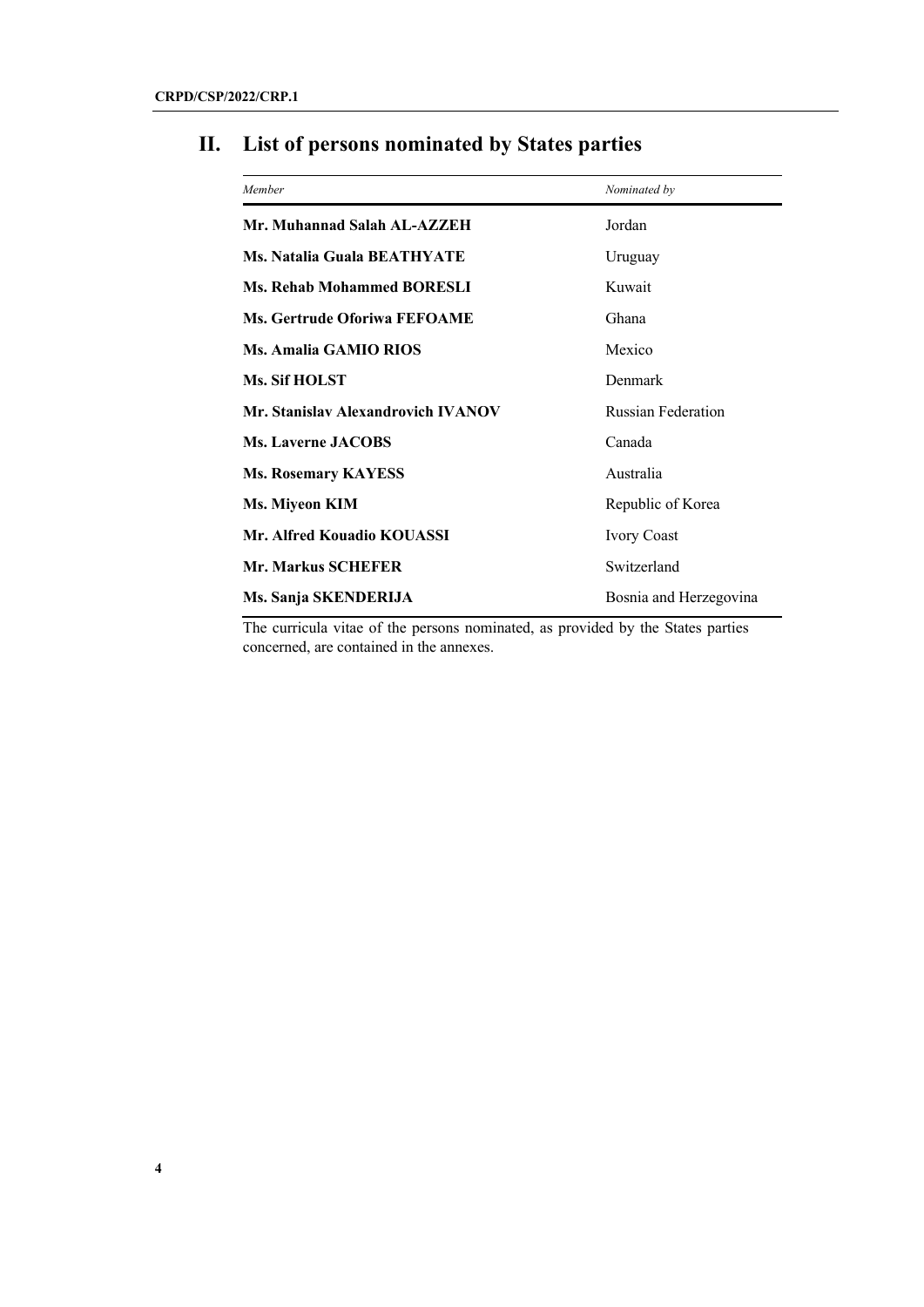## **III. List of the nine members who will continue to serve on the Committee on the Rights of Persons with Disabilities until 31 December 2024**

The professional backgrounds, legal systems, and further biographical data of the members may be found on the webpage of the Committee on the Rights of Persons with Disabilities "Membership" by clicking on the name of the individual members: https://www.ohchr.org/en/treaty-bodies/crpd/membership

| Member                                     | Country of nationality | Member since |
|--------------------------------------------|------------------------|--------------|
| Ms. Rosa Idalia ALDANA SALGUERO            | Guatemala              | 01.01.2021   |
| M. Abdelmajid MAKNI*                       | Morocco                | 20.10.2021   |
| <b>Ms. Gerel DONDOVDORJ</b>                | Mongolia               | 01.01.2021   |
| Ms. Vivian FERNÁNDEZ DE<br><b>TORRIJOS</b> | Panamá                 | 01.01.2021   |
| <b>Ms. Odelia FITOUSSI</b>                 | <b>Israel</b>          | 01.01.2021   |
| Mr. Samuel Njuguna KABUE                   | Kenya                  | 01.01.2017   |
| Mr. Robert George MARTIN                   | New Zealand            | 01.01.2017   |
| Mr. Floyd MORRIS                           | Jamaica                | 01.01.2021   |
| <b>Ms. Saowalak THONGKUAY</b>              | Thailand               | 01.01.2021   |

*\* Appointed, pursuant to article 34 (9) of the Convention) to serve for the reminder of the term of former Committee member Ms. Soumia Amrani.*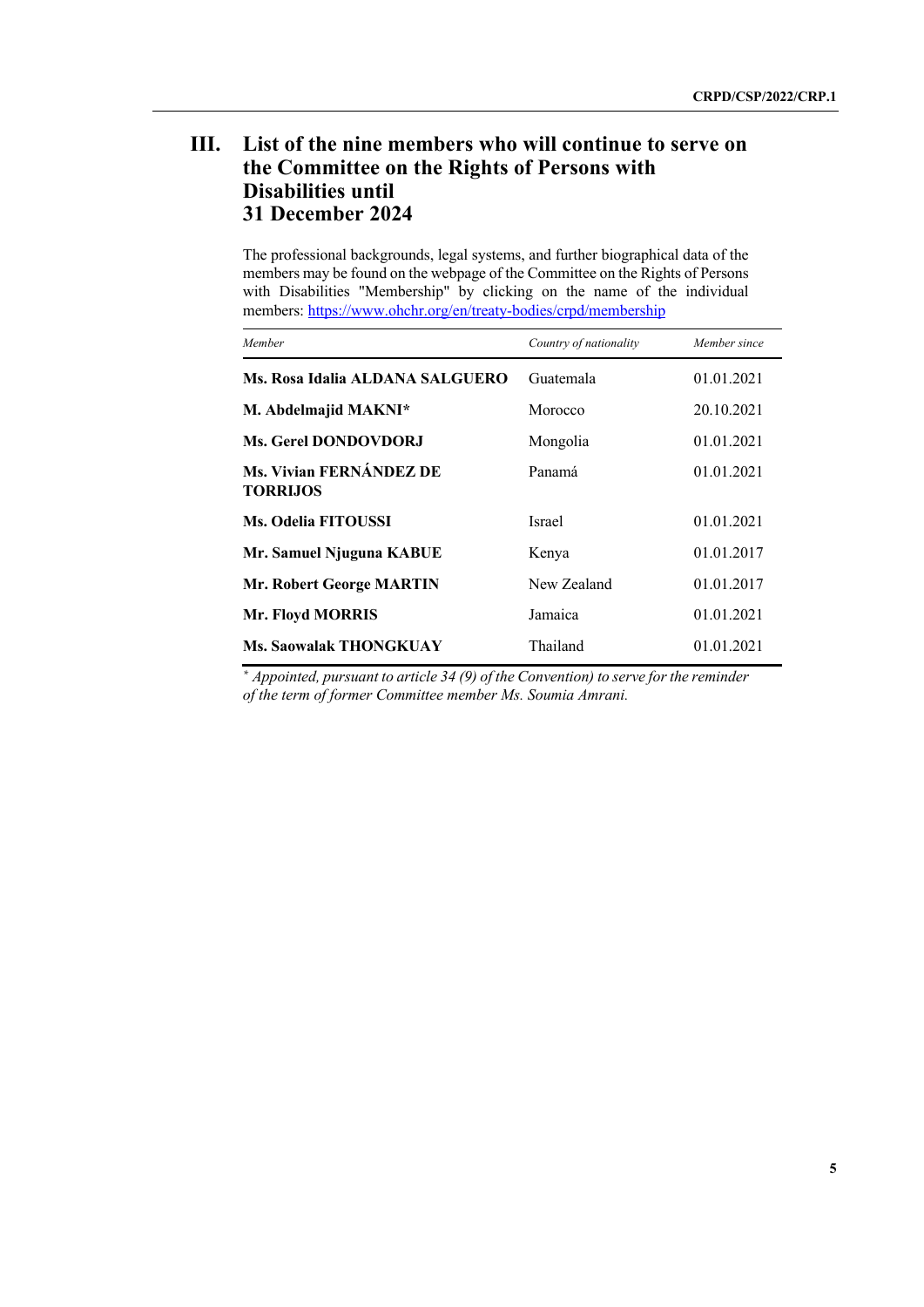## **Annex**

## **Curriculum Vitae of candidates**

## **Mr. Muhannad ALAZZEH (Jordan)**

- Date and place of birth:  $5/6/1970$
- Place of residence: Jordan-Amman
- Nationality: Jordanian
- United Nations working languages: English arabic

#### **Current position/function:**

- Secretary General for the Higher council for the Rights of Persons with Disability, in addition to oversee and supervise the administrative issues as well as the budget, I'm responsible to conduct the following tasks:
- Chaired the Legal Committee (composed of 8 members from government and independent entities) to draft a new inclusive 'Law on the Rights of Persons with Disabilities' that would be in conformity with the Convention on the Rights of Persons with Disabilities (CRPD) and advocated relentlessly for its final passage into law in 2017, as the Kingdom and the region's first-ever anti-discrimination piece of legislation.
- Drafted and launched Jordan's '10-year National Strategy for Accessibility,' Spring 2019.
- Drafted and launched Jordan's '10-year National Strategy for Deinstitutionalization,' Fall 2019.
- Drafted and launched Jordan's '10-year National Strategy for Inclusive Education,' Winter 2020.
- Finalized agreement with the Ministry of Health on the 'Diagnostic Re-Testing of Persons with Disabilities' and the establishment of diagnostic standards for this purpose.

#### **Other main activities on the rights of persons with disabilities:**

- CRPD Shadow Report: Led the research, development, drafting and advocacy efforts related to the first Civil Society Status Report on the UN Convention on the Rights of Persons with Disabilities 2012, a two-year initiative engaging a coalition of more than 20 civil society organizations and outreach effort to more than 400 individuals across the Kingdom.
- Advocacy: Led the design and implementation of strategic advocacy efforts in support of national-level disability rights campaigns and legislative reform efforts.

## **Educational background, in particular on the rights of persons with disabilities**

• PHD degree in criminal law and bioethics, Alexandria University 2002.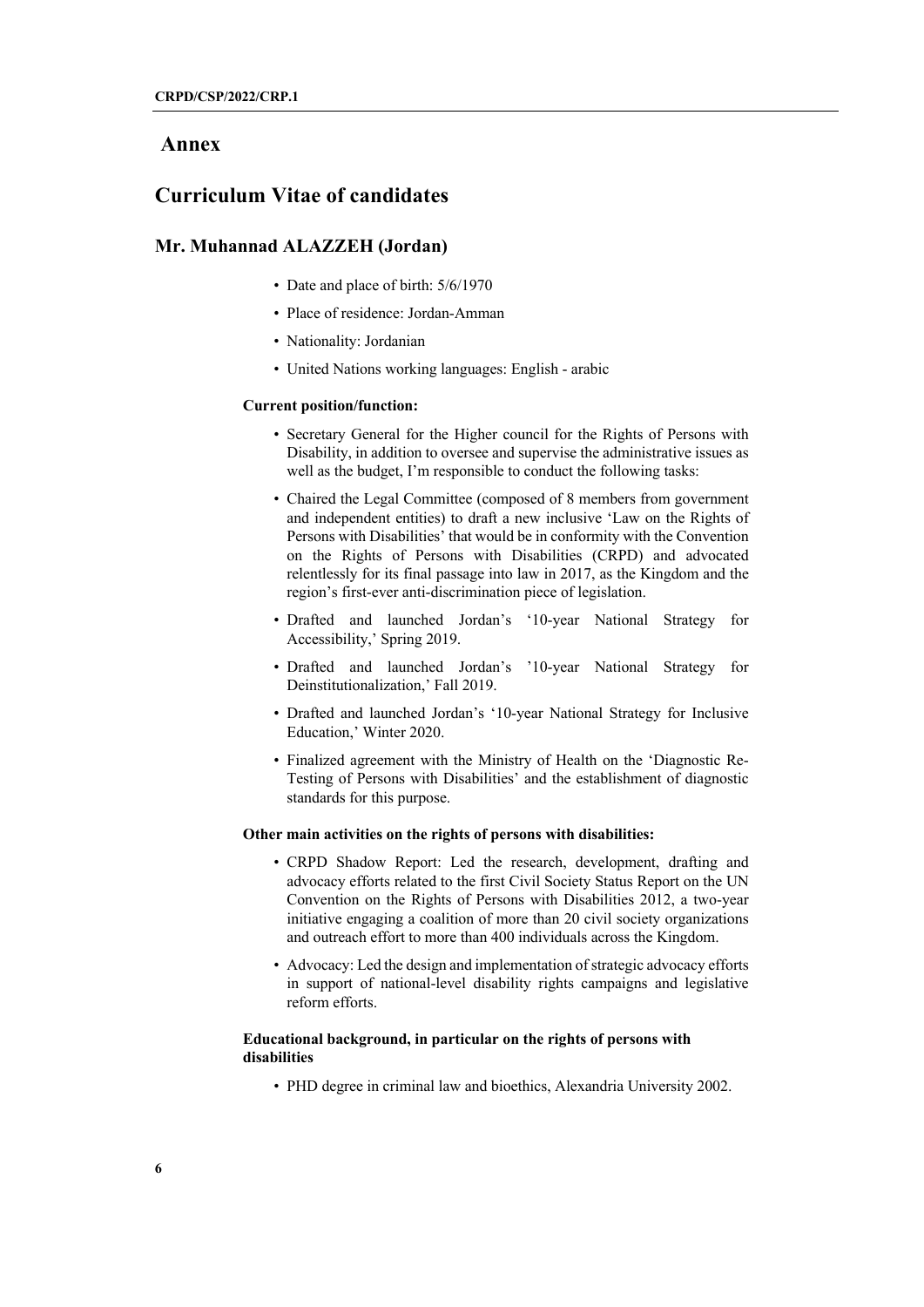- Post graduate diploma in public policy, good governance and democratization, the International institute for social studies (ISS) Netherlands, 2009.
- The summer law school on the Disability rights, NUI Galway University Ireland 2016;
- Human Dimension and human rights, Office for Democratic institutions and human rights- Poland, 2012;
- South project training on advocacy and the rights of Persons with Disabilities, New York, 2006-2007;
- Several cources on the CRPD and human rights between 2005 and 2008 through internal capacity development programs by Humanity and Inclusion (Handicap International).

## **Please indicate whether you identify yourself as a person with disability or elaborate on our lived experience related to persons with disabilities.**

• I'm legally blind.

## **Relevant expertise on the rights of persons with disabilities**

## **Please elaborate on your areas of expertise under the Convention on the Rights of Persons with Disabilities and related experience.**

- I supported the drafting process of the new law on the rights of Persons with Disabilities in Pakistan, 2013.
- I provided full draft for a regional law on the rights of Persons with Disabilities and executive regulations with support by WHO, 2014.
- Draft the first regional monitoring report about the status of the implementation of the CRPD in the gulf countries through GCC, 2015.
- Conduct several researches and legal analysis regarding the harmonization between the national laws in the Arab countries and the cRPD.
- Training delivery for judges, government employees, DPOs and the human rights organizations about the CRPD general and thematic subjects..

## **List of most recent publications in the field of the rights of persons with disabilities:**

- Co-Author in:
	- Book entitled: Global Perspectives on Disability Activism and Advocacy Our Way, Routledge U.K, 2020;
	- International study entitled: Disability-specific forms of deprivation of liberty, NUI Galway, 2019.
- Author of:
	- 30 Questions Guide: 30 questions and answers about reasonable accommodation in the work place for Persons with Disabilities, the Civil society program – USAID, 2012.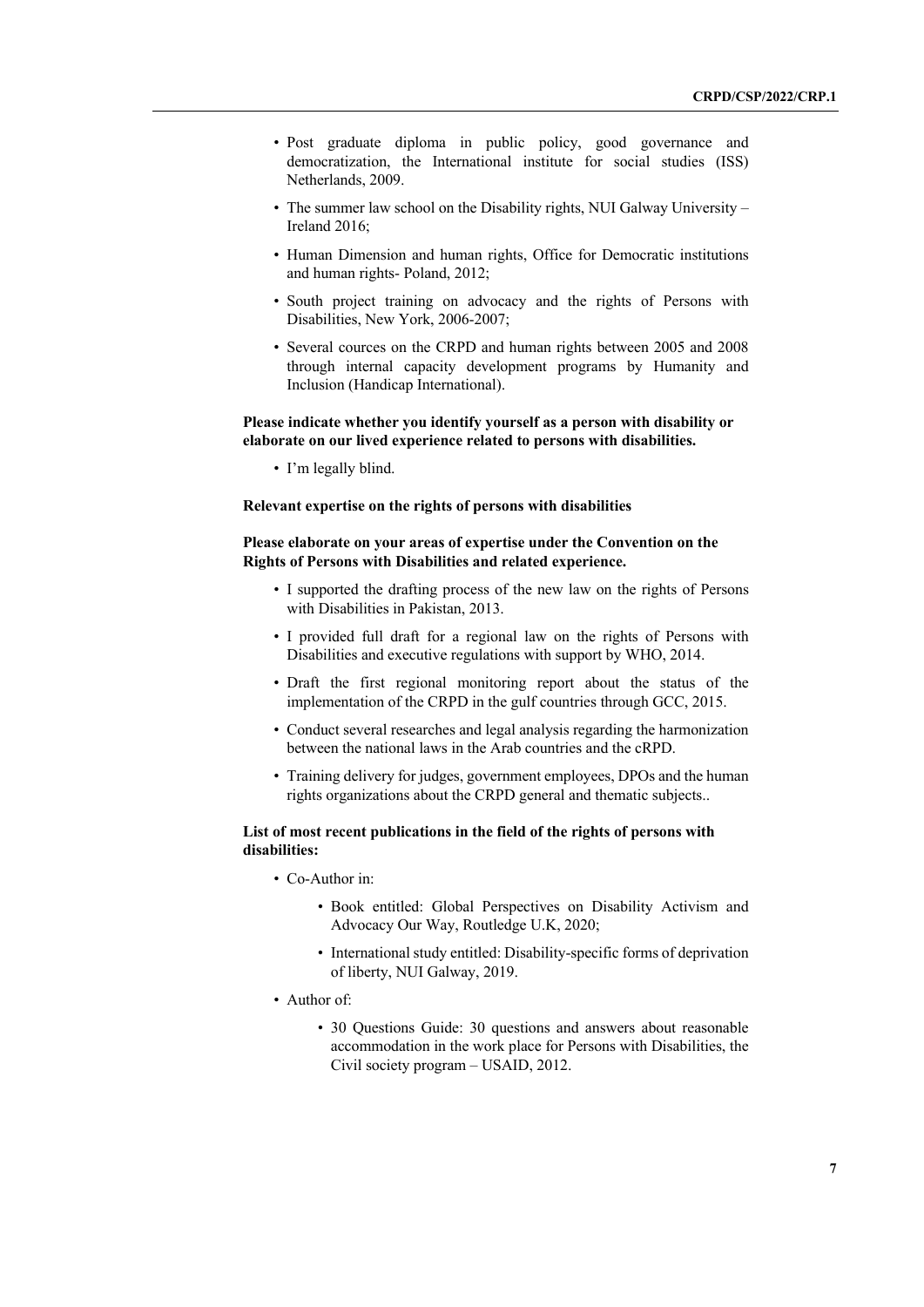- What to Say and What not to Say, a guidebook on how to use the rights based terminology in the media when talking about disability rights/issues, 2012.
- The Manual '60:60 Questions and Answers on Monitoring the CRPD and Preparing the Official States and Civil Society UN reports,' commissioned by the GCC, Bahrain, 2013.
- The Technical Requirements for an effective implementation and monitoring of the CRPD, a comparative research commissioned by the GCC, 2012.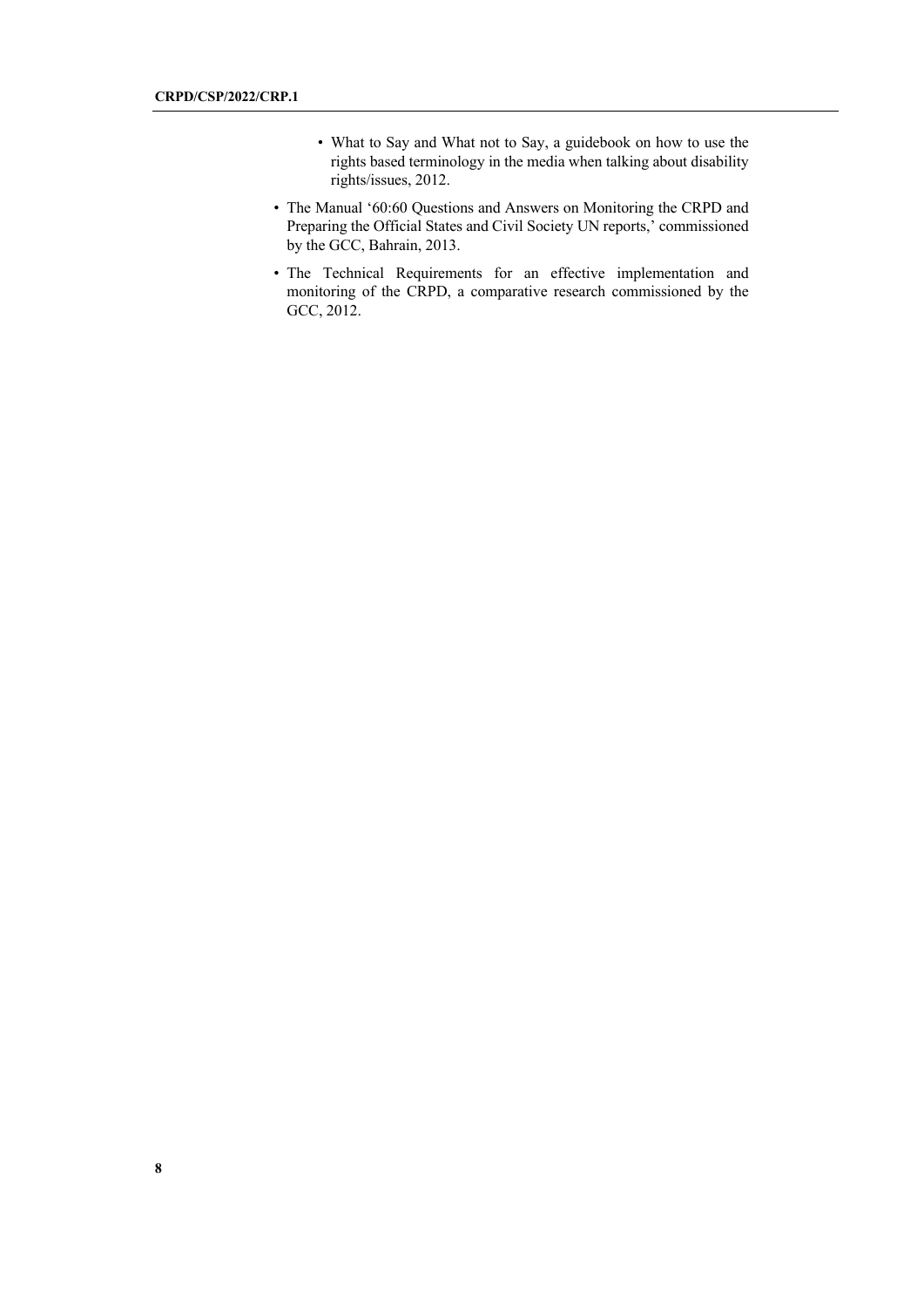## **Ms. Natalia Guala BEATHYATE (Uruguay)**

- Lugar y fecha de nacimiento: Buenos Aires, Argentina, 27 de abril de 1983
- Lugar de residencia: Madrid, España
- Nacionalidad: Uruguaya
- Idiomas de trabajo: Español, Inglés, Portugués

#### **Cargo o función actual:**

• Responsable de Alianzas y Programas Internacionales del Grupo Social ONCE, posición desde la cual ejerce la Secretaría Técnica del Programa Iberoamericano de Discapacidad, así como la coordinación de asistencia técnica en políticas de discapacidad para el Programa EUROsociAL+. Tiene a su cargo la estrategia de partenariados con organizaciones internacionales, relaciones institucionales con representaciones diplomáticas y organización de eventos paralelos en foros internacionales (COSP, HLPF, COP, etc.).

## **Otras actividades principales en el ámbito de los derechos de las personas con discapacidad:**

- Directora Ejecutiva de la Unión Latinoamericana de Ciegos entre 2009 y 2016, organización regional que representa a las personas con discapacidad visual de 19 países.
- Consultora en Derechos Humanos para el Programa de Naciones Unidas para el Desarrollo (PNUD); Responsable de Campañas y Activismo para Amnistía Internacional Uruguay; Coordinadora de proyectos de promoción de la educación inclusiva y de acceso a la información pública para personas con discapacidad financiados por el Banco Mundial, UNESCO y la cooperación finlandesa.
- Delegada por Uruguay ante la Unión Latinoamericana de Ciegos (ULAC), ante la Unión Mundial de Ciegos (UMC), Secretaria General y Vicepresidenta de la Unión Nacional de Ciegos del Uruguay (UNCU).

## **Educación, particularmente la relacionada con los derechos de las personas con discapacidad:**

• Licenciada en Relaciones Internacionales, Licenciada en Ciencias de la Comunicación y Posgrado de Especialización en Marketing por la Universidad de la República (Uruguay). Diploma de Especialización en Gerencia Social y Políticas de Discapacidad por FLACSO Chile. Diploma de Especialización en Cooperación Internacional para el Desarrollo por la AECID (España).

### **Indique si se identifica como una persona con discapacidad o elabore sobre su experiencia de vida relacionada con personas con discapacidad:**

• Se identifica como una persona con discapacidad visual congénita. Participa en OPD desde el año 2001, como Secretaria General, Vicepresidenta, delegada en foros y Asambleas internacionales del movimiento de la discapacidad (ULAC, UMC, RIADIS e IDA).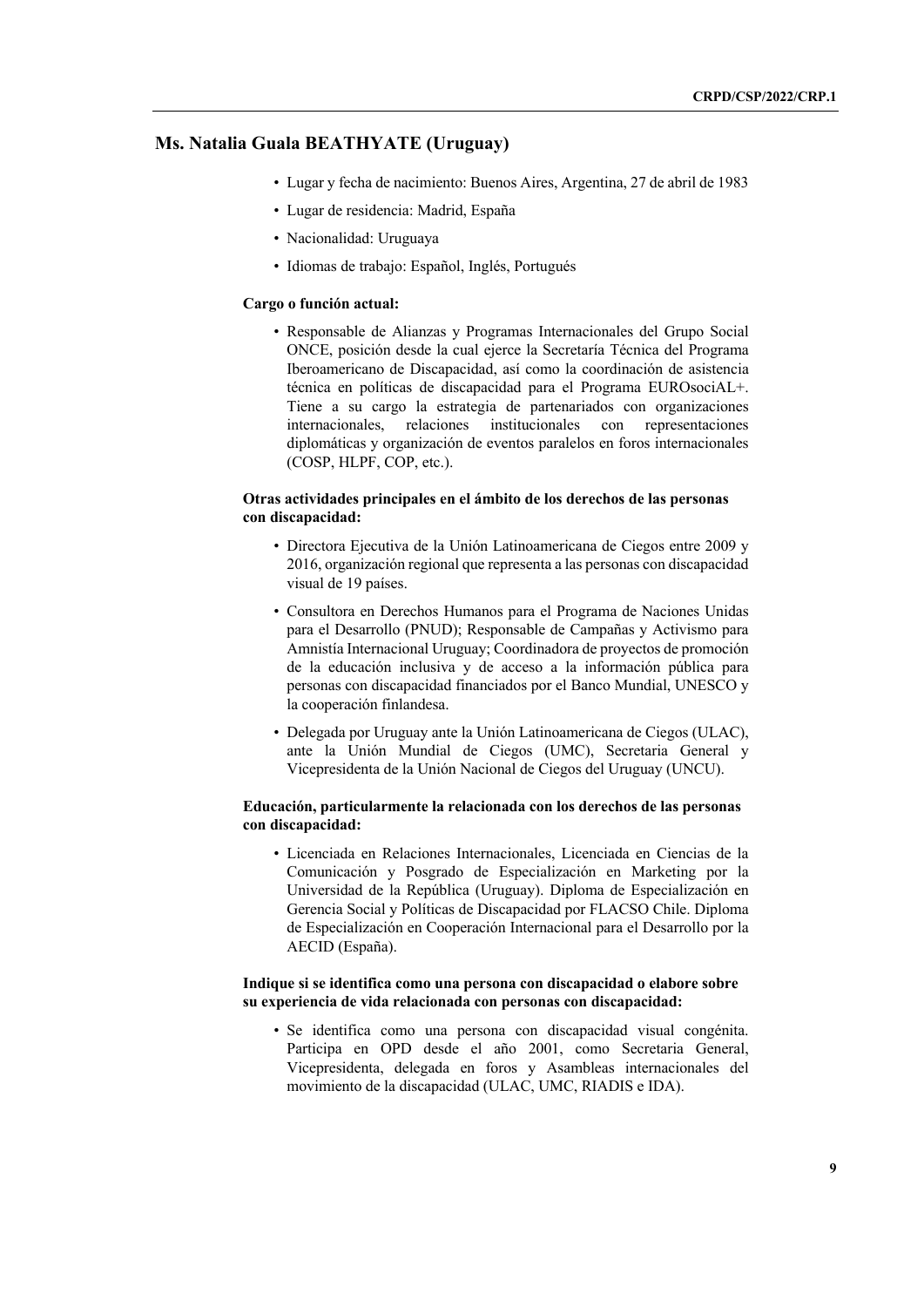## **Experticia relevante en el ámbito de los derechos de las personas con discapacidad:**

- Por favor elabore sobre las áreas de experticia en la Convención sobre Derechos de las Personas con Discapacidad y experiencia relacionada
- Apoyo la implementación de la CDPD a través de asistencia técnica a organismos gubernamentales (Programa EUROsociAL+) y de la formulación e implementación del Programa Iberoamericano de Discapacidad. Ha participado en las negociaciones para la renovación de la década para las personas con discapacidad de la OEA 2016-2026, así como en el asesoramiento a agencias de NNUU en la implementación de la UNDIS, entre otras actuaciones.

## **Publicaciones más recientes en el ámbito de los derechos de las personas con discapacidad:**

- Material de consulta sobre educación inclusiva: Apoyo a docentes, 6/05/21. Serie: Cohesión social en la práctica (EUROsociAL+), **ISBMN/ISSN:** 978-84-09-29655-2
- Promoción del empleo de personas con discapacidad: Recopilación de normativas y buenas prácticas en algunos países de Europa y de América Latina, 20/03/20. Serie: Herramientas EUROsociAL 32/2020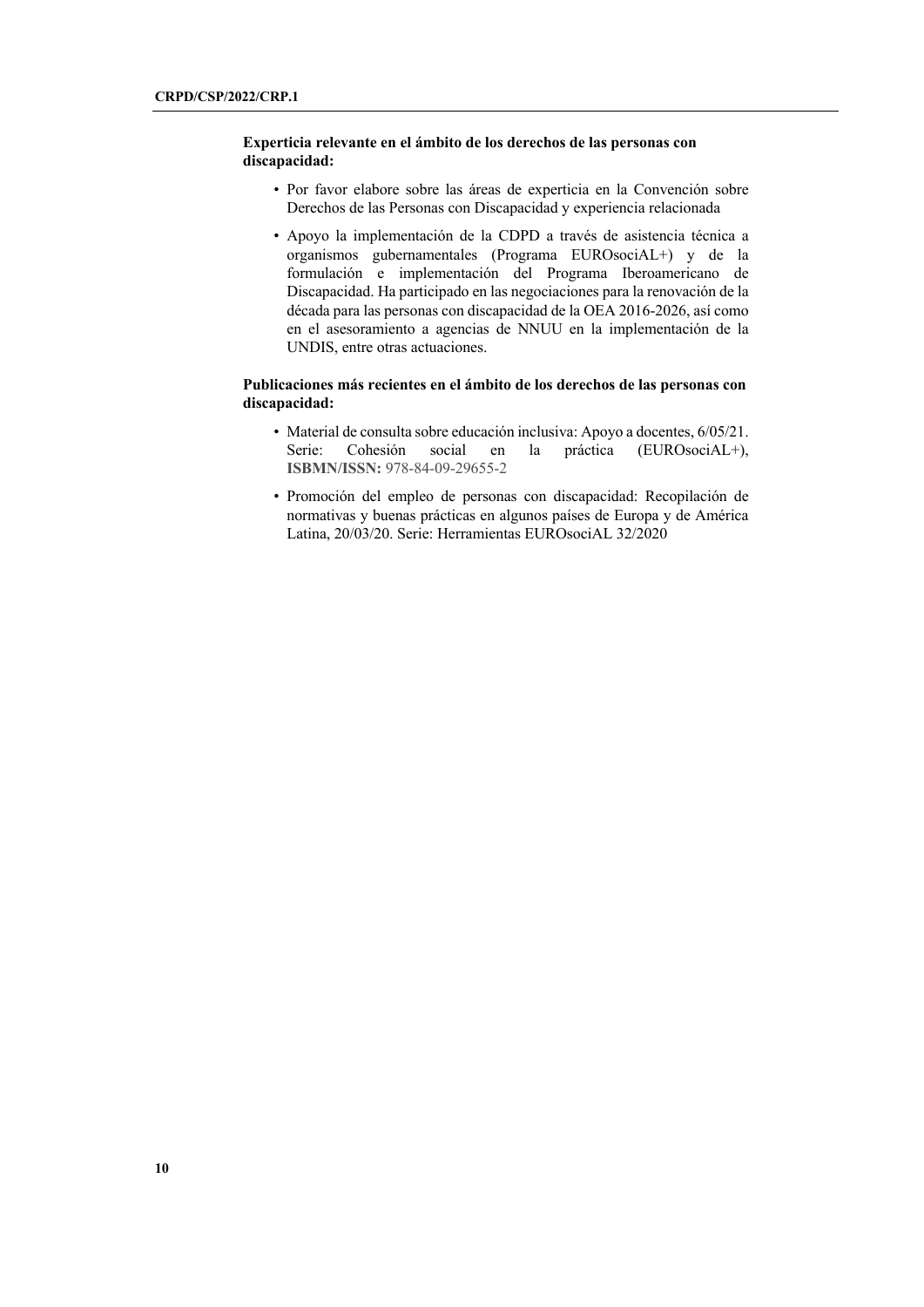## **Ms. Rehab Mohammed BORESLI (Kuwait)**

- **Date and place of birth:** 16 April 1964, Kuwait City Kuwait
- Place of residence: Kuwait City Kuwait
- Nationality: Kuwaiti
- United Nations working languages: Arabic (fluent), English (good), French (beginner).

#### **Current position/function:**

• Member of the Public Authority for the Disabled Higher Council since 2014, Founder and Chairperson of the Kuwaiti Society for Guardians of the Disabled since its inception in 2005, Founder and Chairperson of Al-Tomooh Kuwaiti Sport Club for the intellectual disability 2018.

#### **Other main activities on the rights of persons with disabilities:**

- Vice Chairman of the Gulf Disability Society of the Gulf Cooperation Council, representative of the State of Kuwait International Visitor Program in cooperation with the U.S. Department of State in the field of the rights of persons with disabilities (October 2011),
- Honorary President of the Special Team to raise awareness about intellectual disabilities (2007), as well as being Vice Chairman of Inclusion International – MENA region (2012-2016).
- Member of the Kuwaiti Olympic Committee Chair of the Sports for the Disabled Subcommittee( 2017- 2016),
- Chair of the Sports for the Disabled Development Committee Public Sports Authority) (2016)

## **Educational background, in particular on the rights of persons with disabilities:**

- Bachelor of Political Science and Economics Kuwait University
- Masters and Higher Diploma in Management Information Systems Gulf University Bahrain

## **Please indicate whether you identify yourself as a person with disability or elaborate on your lived experience related to persons with disabilities.**

• I am a mother of two young children with learning difficulties; I am also an Aunt of a girl with intellectual disability, and an Aunt to a girl with Down syndrome. I have gained vast experience in working with multiple cases that suffer from many disabilities through my volunteer work for 20 years, and volunteered in the work of regional and international institutions

## **Relevant expertise on the rights of persons with disabilities**

## **Please elaborate on your areas of expertise under the Convention on the Rights of Persons with Disabilities and related experience.**

• Advisor to the parliamentary committee charged with drafting the Law for Persons with Disabilities (2010)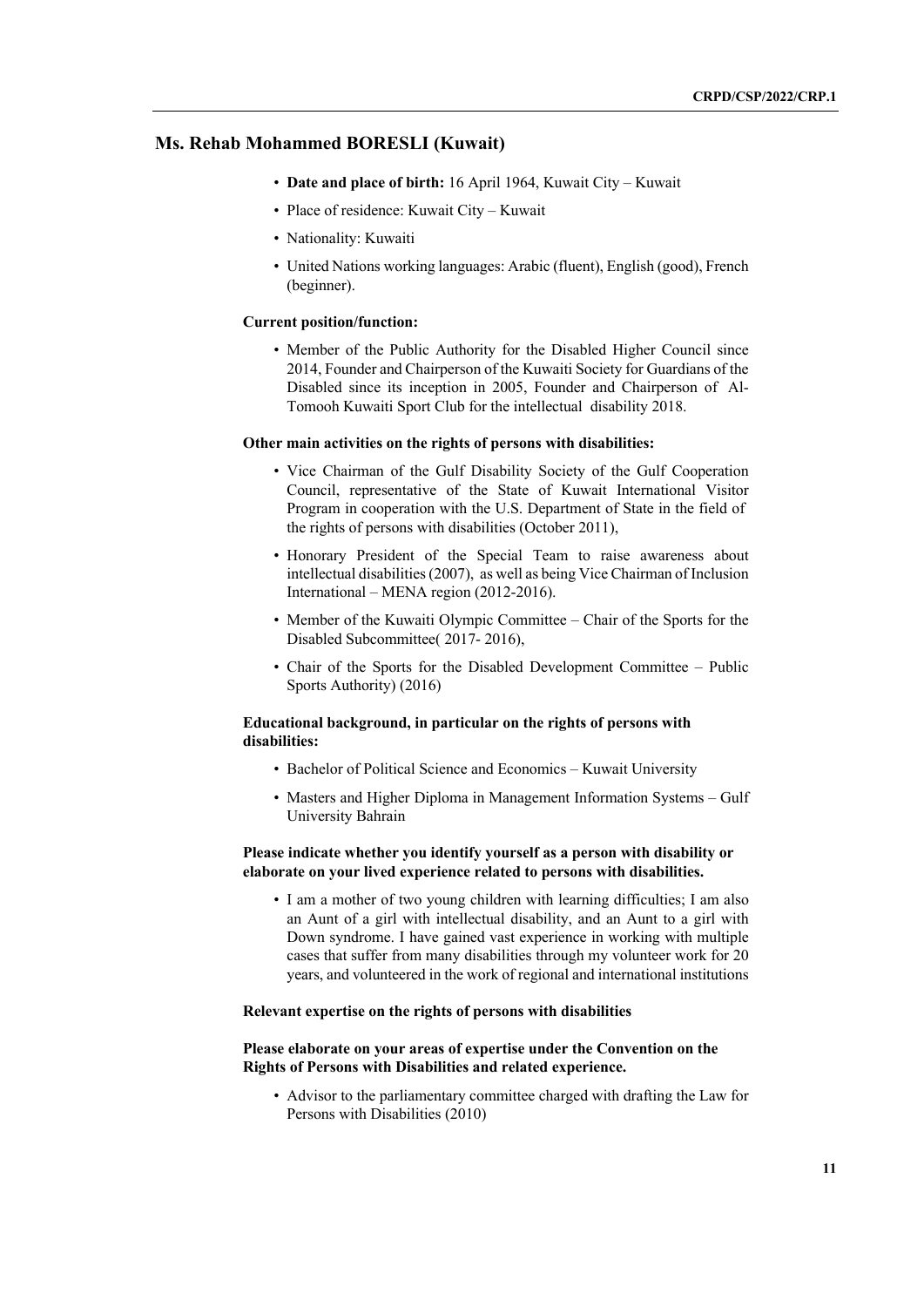- Workshops for senior government sector stakeholders on the rights of persons with disabilities in Kuwait
- Adoption of the issues of adolescence, adulthood and marriage for persons with disabilities and organized a regional conference at the level of the Gulf States
- Responsible for frequent campaigns to spread the culture of effective social integration in the fields of education and society.

## **List of most recent publications in the field of the rights of persons with disabilities:**

- Printing the booklet of the International Convention on the Rights of Persons with Disabilities and distributing it in all international forums in Arabic and English in the size of the handbag (500,000 copies per language).
- Printing 200,000 copies of Kuwaiti Law No. 8 of 2010 on the rights of persons with disabilities and distributing them in service centers.
- Printing two self-supporting magazines and distributing about 200,000 copies.
- Printing 500,000 copies of the song awareness *("Give Me the Chance, and See What I Can Do").*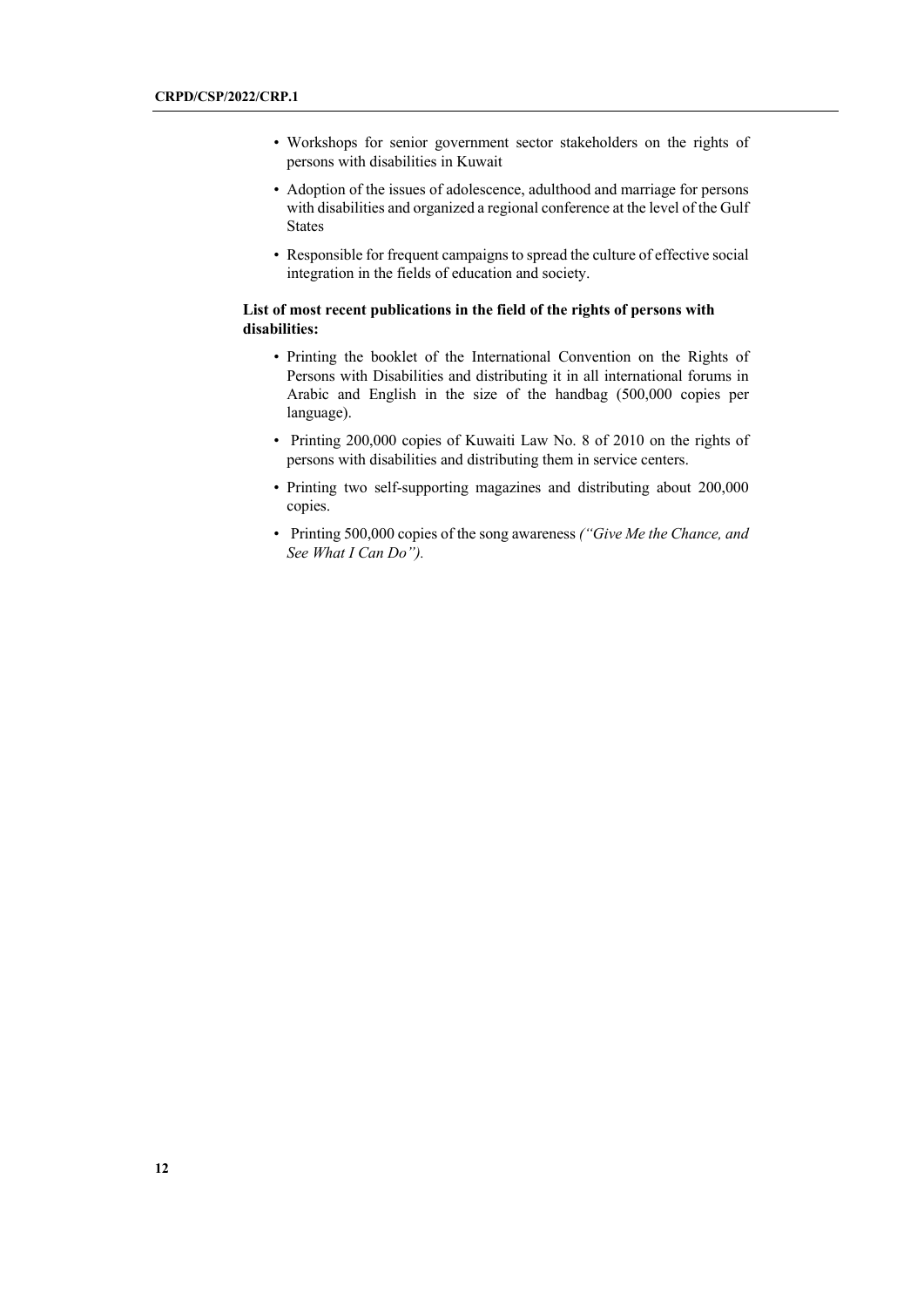## **Ms. Gertrude Oforiwa FEFOAME (Ghana)**

- Date and place of birth: 23-09-1957, Akropong-Akuapem, Ghana
- Place of residence: Accra, Ghana
- Nationality: Ghanaian
- United Nations working languages: English

#### **Current position/function:**

- Member, Committee on the Rights of Persons with Disabilities
- Global Advocacy Manager for Social Inclusion, Sightsavers
- Member of the Board, Ghana Federation of Disability Organizations (GFD)
- Africa President, International Council for Education of People with Visual Impairment
- Member, International Communication Rights Alliance

## **Other main activities on the rights of persons with disabilities:**

• Leading the work of Sightsavers in implementation and monitoring of the CRPD and other human rights mechanisms; empowering organizations of persons with disabilities (OPDs) and civil society organisations to engage on human rights and development issues, including the impact of COVID-19; expert support to the UN on disability, involved in the negotiation of ensuring disability inclusion in Beijing and worked assiduously from then until the current Generation Equality Forum processes; technical support to States and the African Commission on Human and Peoples' Rights in the development and ratification of the Africa Protocol on Disability; driving ICEVI's work to enhance quality of education through influencing governments' implementation of the CRPD and SDGs; advising on human rights to GFD, with a focus on gender.

## **Educational background, in particular on the rights of persons with disabilities:**

• M.A. Theology and Mission, Institute of Theology, Mission and Culture, Ghana (2016); Exec. M.A. Governance and leadership. Ghana Institute of Management and Public Administration (2010); United Nations Human Rights System, Distance learning course (2010); B.A. Education (Special Education), University College of Education, Ghana (1995)

### **Please indicate whether you identify yourself as a person with disability or elaborate on your lived experience related to persons with disabilities.**

• As a woman with a disability (visual impairment) in a developing country, I have first-hand experience and knowledge of the stigma and discrimination faced by people with disabilities and the negative impact on their lives, community, and opportunity.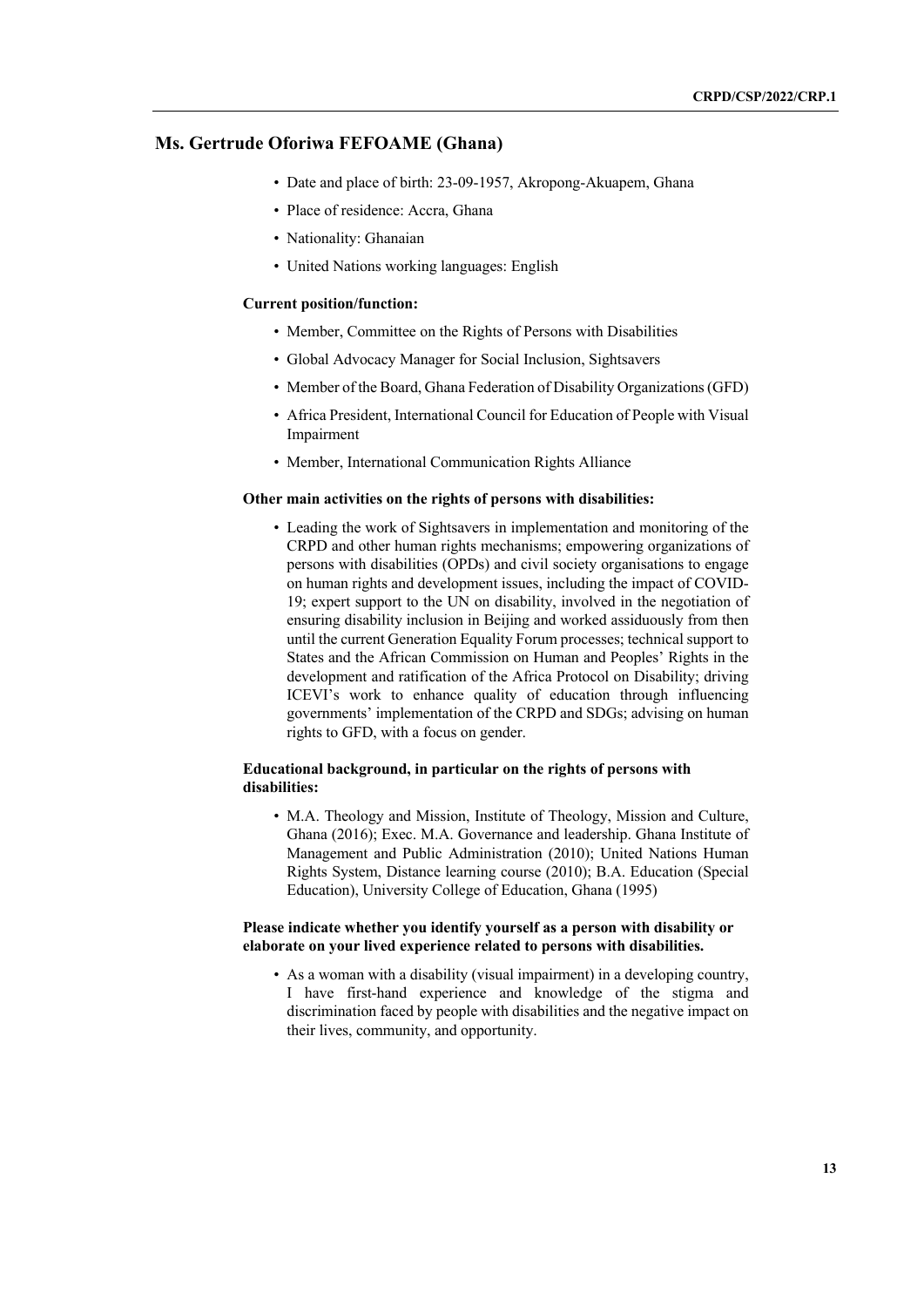### **Relevant expertise on the rights of persons with disabilities**

## **Please elaborate on your areas of expertise under the Convention on the Rights of Persons with Disabilities and related experience.**

• I am an advocate on disability and gender issues which I bring to bear on the work of the CRPD Committee as chair of the working group on women and girls with disabilities. With extensive experience and expertise in policy formulation and close engagement with OPDs, I am also able to reflect the perspectives of persons with disabilities as chair of the task force of general comment on article 27.

## **List of most recent publications in the field of the rights of persons with disabilities:**

• Fefoame, G. (2021) Access to health for women with disabilities. MMS Health for All Podcast; Fefoame, G. (2020) I wasn't left behind, but most learners with disabilities still are. African Arguments; Fefoame, G. (2018) The blind campaigner who is fighting to empower women with disabilities, Chatham House; Fefoame, G. (2017) Bold Women Can tackle workplace challenge of Disability. World Economic Forum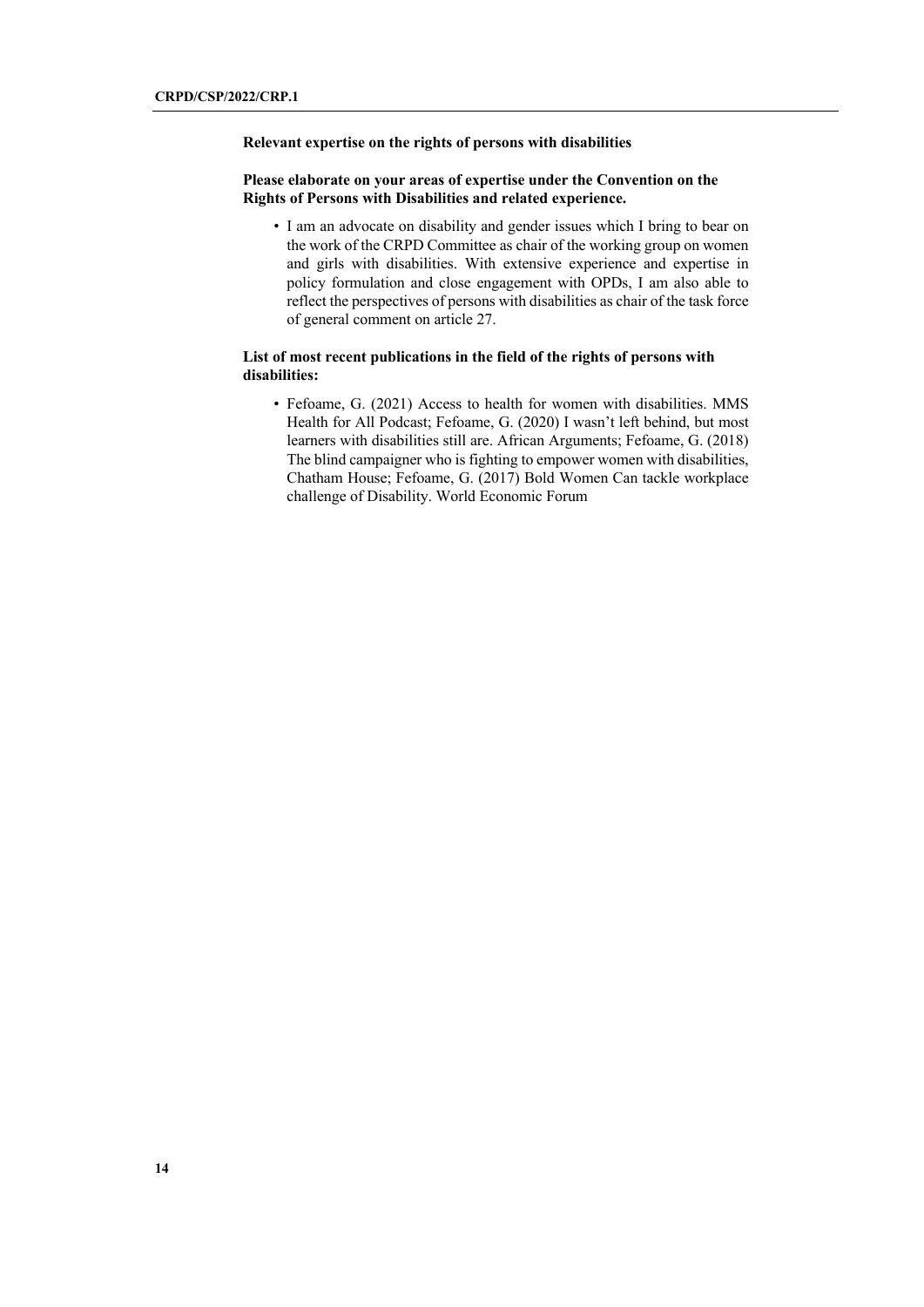## **Ms. Amalia GAMIO RIOS (Mexico)**

- Lugar y fecha de nacimiento: 7 de agosto de 1951
- Lugar de residencia: México
- Nacionalidad: Mexicana
- Idiomas de trabajo Inglés, español, italiano 70%.

#### **Cargo o función actual:**

• Experta independiente en el Comité sobre los Derechos de las Personas con Discapacidad de Naciones Unidas, Período 2019-2022 Vice presidenta para el bienio 2021-2022./ Miembro de varias organizaciones de la sociedad civil de y para personas con discapacidad./ Docente en el Instituto de Derechos Humanos de Campeche./ Asesora de abogados que defienden posibles deportaciones a México desde Estados Unidos de personas con discapacidad psicosocial.

## **Otras actividades principales en el ámbito de los derechos de las personas con discapacidad:**

- Coordinadora. Programa sobre Discapacidad de la Comisión de Derechos Humanos CDMX/
- Coordinadora del Programa sobre Discapacidad del IMSS/. Coordinadora del Programa de Discapacidad del Consejo Nacional para Prevenir la Discriminación/. Secretaría de Relaciones Exteriores. Desde 2002 hasta su aprobación participó en los trabajos para la elaboración del borrador de la Convención sobre los Derechos de las Personas con Discapacidad./ Experta Independiente en el Comité de la Convención Interamericana para la Eliminación de Todas las Formas de Discriminación contra las Personas con Discapacidad OEA./ Como miembro del Conapred: Coordinadora del grupo sobre los Derechos de las Personas con Discapacidad de la Subcomisión de Grupos Vulnerables de la Comisión de Política Gubernamental en Materia de Derechos Humanos de la Secretaría de Gobernación.

## **Educación, particularmente la relacionada con los derechos de las personas con discapacidad:**

• Médica especialista en rehabilitación./ Maestría en Inclusión de Personas con Discapacidad./ Secretaría de Relaciones Exteriores: Foro Internacional por la no Discriminación./ Programa de Cooperación sobre Derechos Humanos México-Comisión Europea: Seminario sobre Instrumentos de Protección Regional e Internacional de los Derechos Humanos./ Universidad La Salle: Diplomado en lengua de señas mex./ IIJ UNAM: Diplomado sobre no discriminación.

## **Indique si se identifica como una persona con discapacidad o elabore sobre su experiencia de vida relacionada con personas con discapacidad.**

• Aliada de las personas con discapacidad desde 1984; siendo Directora del Centro de Rehabilitación Zapara del DIF, promoví con la Secretaría de Educación Pública la inclusión a escuelas regulares de los niños con discapacidad que se encontraban segregados en esa escuela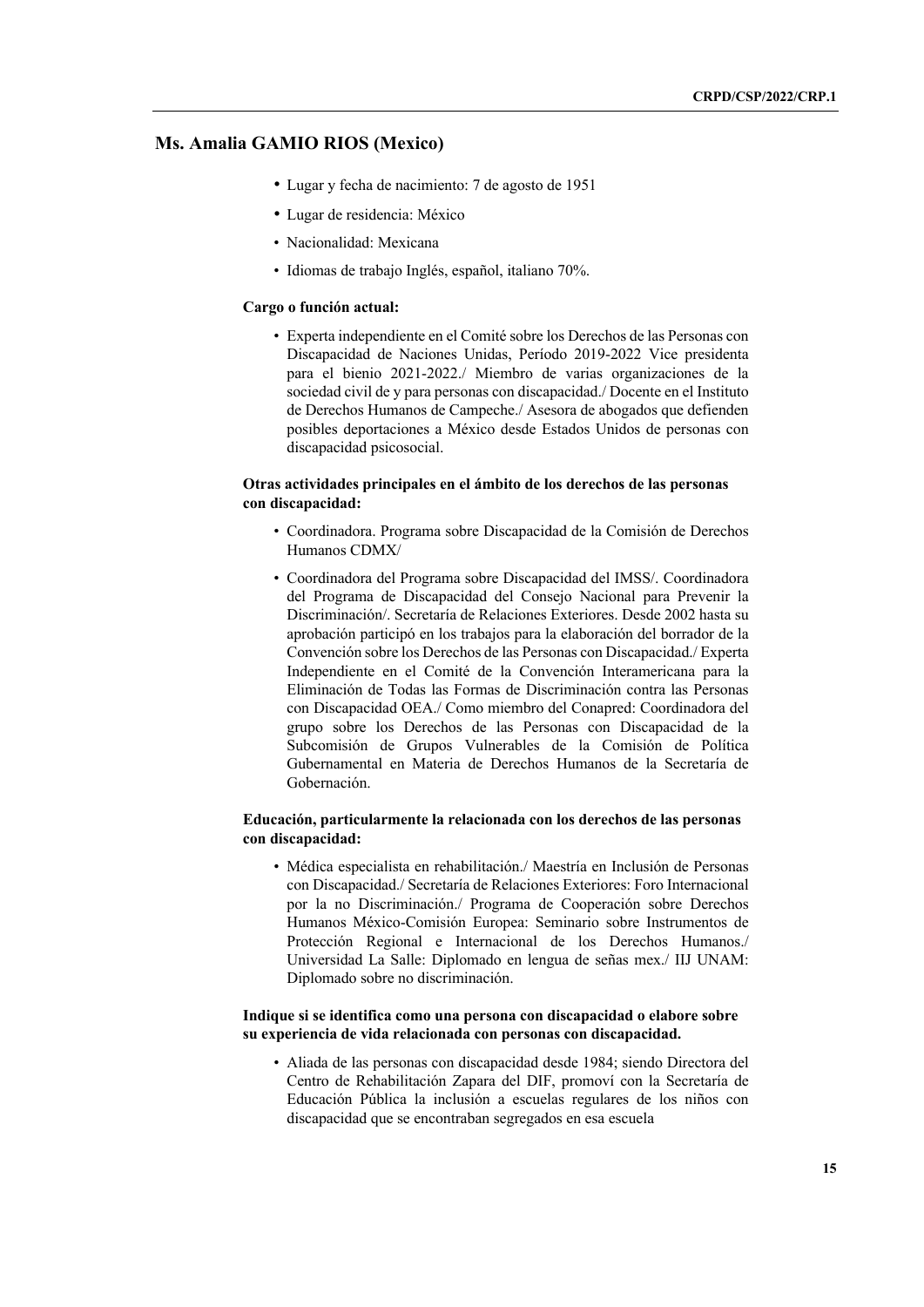## **Experticia relevante en el ámbito de los derechos de las personas con discapacidad:**

- Por favor elabore sobre las áreas de experticia en la Convención sobre Derechos de las Personas con Discapacidad y experiencia relacionada
- Capacitadora en foros y seminarios sobre discapacidad, convocada por gobiernos, academia y organización civil internacional y mi país./ Asesora de Organizaciones de personas con discapacidad, universidades y la Cámara de Diputados en diferentes períodos/. Experta en la CDPD, fui parte de la Delegación Mexicana en el borrador y su aprobación. Experta Independiente (Vicepresidenta) de su Comité 2019-2022 incentivando varias grupos de trabajo.

## **Publicaciones más recientes en el ámbito de los derechos de las personas con discapacidad:**

- Visiones y Revisiones de la Discapacidad. Fondo de Cultura Económica "Discapacidad en México: el derecho a no ser invisible. Legislación, educación, estadística.
- El derecho a la no discriminación=todos los derechos para todos. Manual de Liderazgo Social contra la Discriminación. Instituto de Liderazgo Sinmón de Beauvoir a.c. Capítulo iii: caras diversas de la discriminación. Iii.8 por ser persona con discapacidad.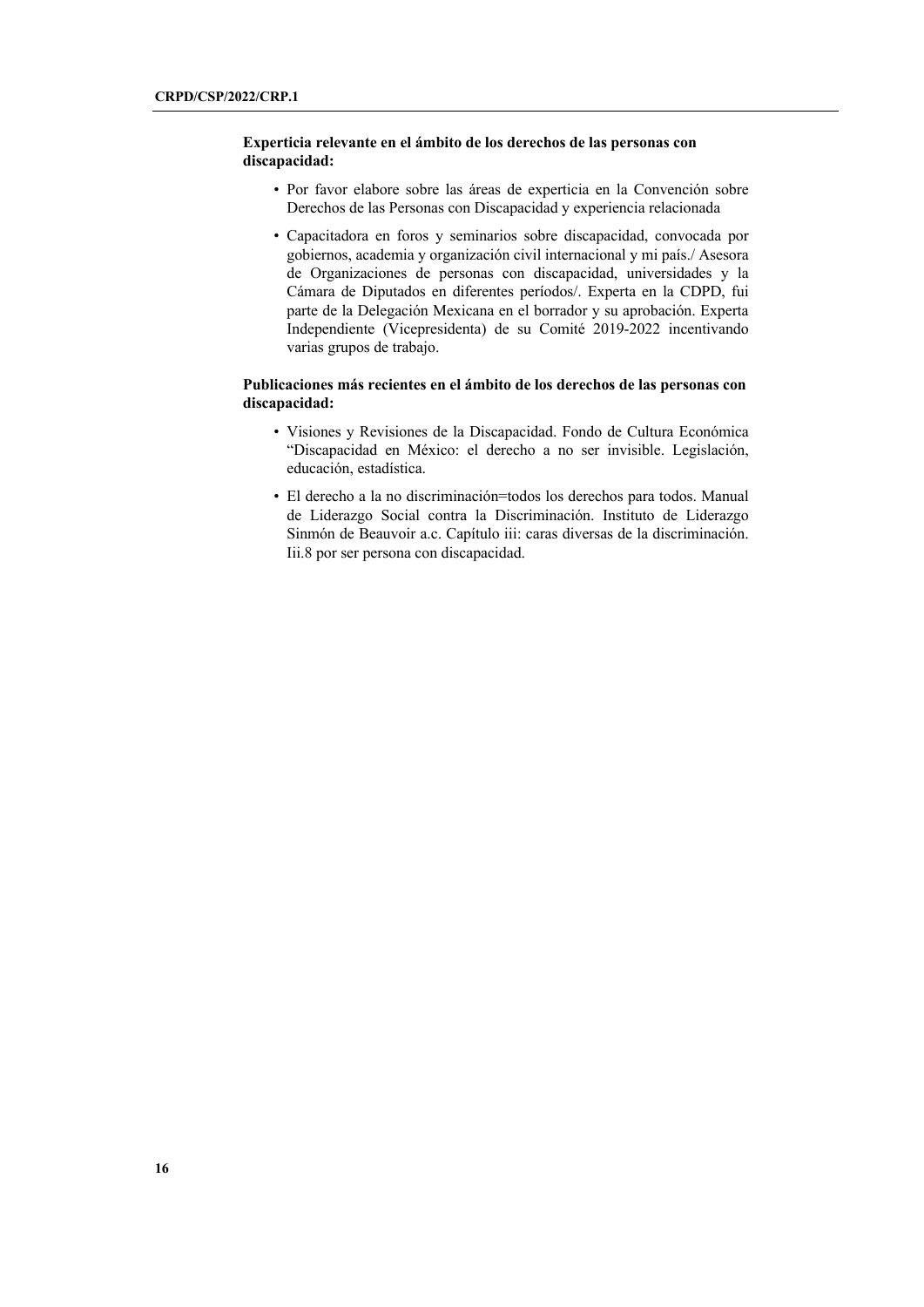## **Ms. Sif HOLST (Denmark)**

- Date and place of birth: 27<sup>th</sup> March 1975, Odense, Denmark
- Place of residence: Copenhagen, Denmark
- Nationality: Danish
- United Nations working languages: English (fluent), French (basic)........

#### **Current position/function:**

• I am a member of the board of The Danish Institute for Human Rights and the vice chair of Disabled People's Organisations Denmark (DPOD). I am also a member of the European Economic and Social Committee (EESC) and a member of the Council of Nordic Cooperation on Disability and serve on a large number of boards and committees (see examples below)

#### **Other main activities on the rights of persons with disabilities:**

• I serve as the chair of the Danish Disability Fund, working with development aid for disability organisations in the Global South. I am the vice chair of Knowledge center on Disability, chair of the Danish accessibility scheme God Adgang, council member on the Danish Health Technology Council and board member of SUS Social Development Center. I am also a member of the Danish Disabled Person's Air Travel Council and work with for example the Danish Academy for Architecture, the Danish Technical University, DTU and the Design School in Kolding on universal design, with the Danish Outdoor Council and Copenhagen University on persons with disabilities and access to nature, with the Danish sports organization and the University of Southern Denmark on Fitness for all.

## **Educational background, in particular on the rights of persons with disabilities**

• Basic education and training on several topics, such as adult education, accessibility, development projects, evidence-based health practices and health economics.

## **Please indicate whether you identify yourself as a person with disability or elaborate on your lived experience related to persons with disabilities.**

• I was born with Ehlers-Danlos Syndrome. I have been a wheelchair user for more than 20 years. I have experienced discrimination and many obstacles, but I raised myself up and have worked for change on an individual, local, national, and international level.

#### **Relevant expertise on the rights of persons with disabilities**

## **Please elaborate on your areas of expertise under the Convention on the Rights of Persons with Disabilities and related experience.**

• I have extensive expertise on accessibility, health, rehabilitation and employment. But also a lot of experience when it comes to equality, women with disabilities, awareness-raising, equal recognition before the law, independent living, personal mobility, education, adequate standard of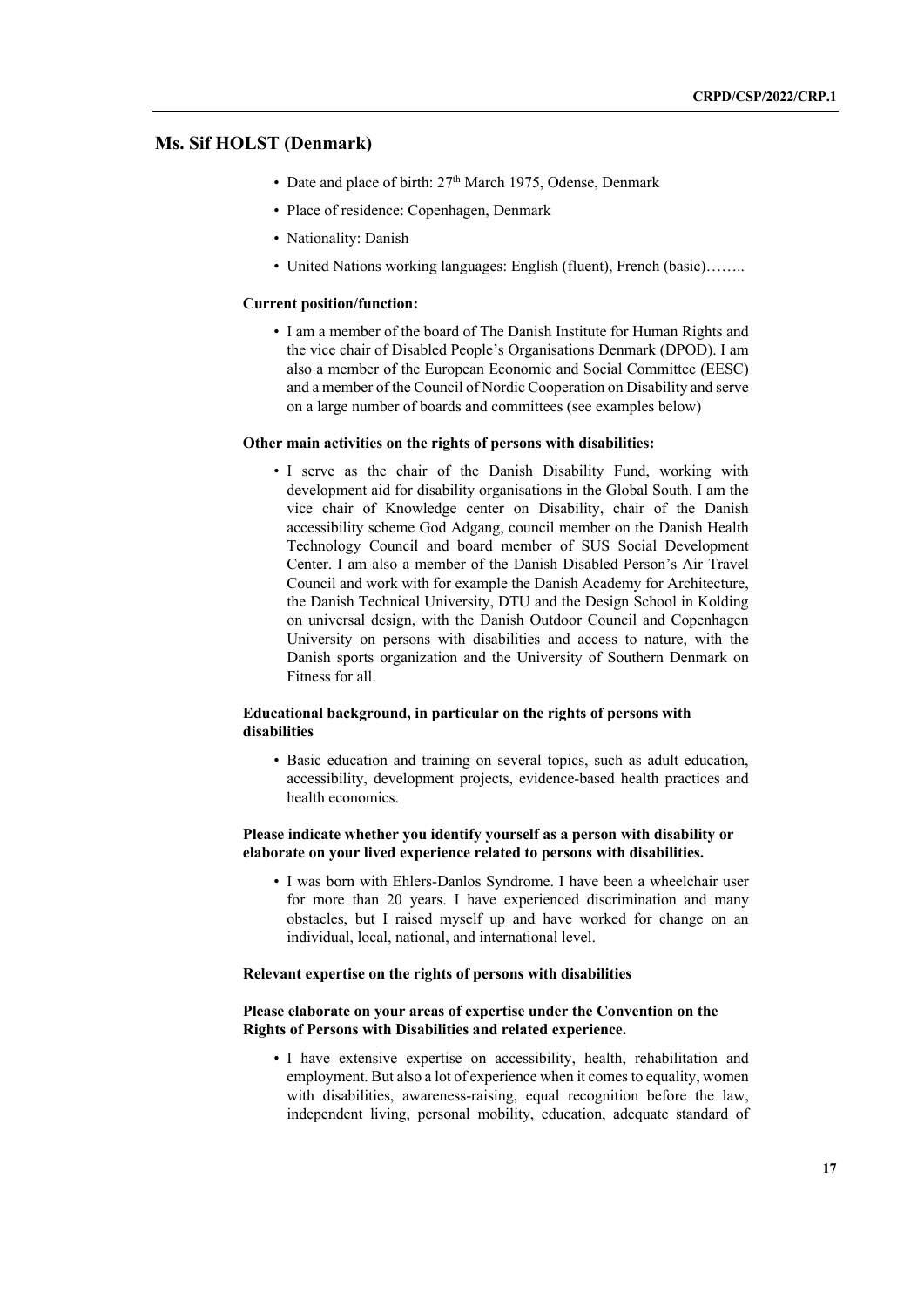living, participation in political and public life, participation in cultural life, data collection and international cooperation.

## **List of most recent publications in the field of the rights of persons with disabilities:**

- Book, translated title: Let us talk about pain (2020)
- Article, translated title: The Blind Spot of the World (2018)
- Contribution to Anthology, translated title: Children and youth in development work, on children and youth with disability and the CRPDconvention (2006).
- For further publication visit http://sifholst.dk/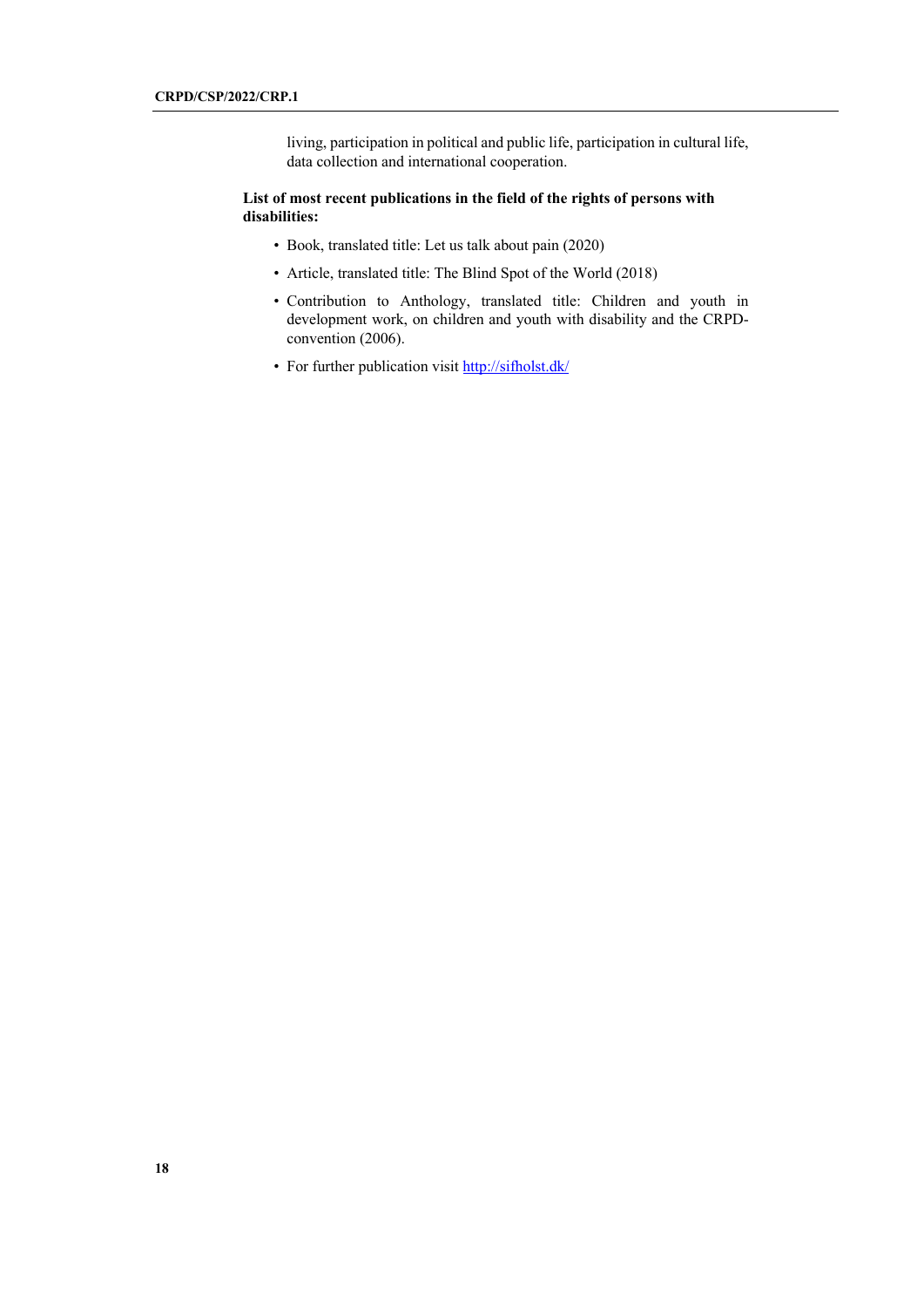## **Mr. Stanislav Alexandrovich IVANOV (Russian Federation)**

- Date and place of birth: 19 May 1970, Novosibirsk, USSR.
- Working languages: Russian, English, Russian sign language and international sign language.

### **Current position/function:**

• 13.11.2020 - present - President of the All-Russian Society of the Deaf (VOG, www.voginfo.ru).

### **Education:**

- Boarding school No. 12 for hearing-impaired children in Iskitim (1988);
- Diploma of higher education of the Moscow State Academy of Physical Culture with a degree in physical culture and sports (1995);
- Master's degree in management of the Russian State Social University (2014).

#### **Main professional activities:**

- **1988** − present − member of the VOG;
- **1995-2001** − physical education teacher at a boarding school for deaf and hard hearing children;
- **2006-2010** − Advisor of the Department of Adaptive Physical Culture and Sports of the Department of State Policy in the Field of Physical Culture and sports sports

of the Ministry of Sports and Tourism of the Russian Federation;

- **2006-2020** − Vice President of the All-Russian Sports Federation of Sports for the Deaf (www.osfsg.ru);
- **2006** − present − Member of the Executive Committee of the Deaflympic Committee of Russia (www.deaflymp.ru);
- **2010-04.02.2020** − Vice President of VOG;
- **2010** − present − Member of the Central Board of VOG;
- **2018** − present − President of the Organization of the Deaf Youth "Success" (MOGU);
- **25.10.2018 – 04.02.2020** − Acting President of VOG;
- **2019-2023** − elected member of the Council of the World Federation of the Deaf (http://wfdeaf.org).

#### **Other activities:**

- Participated in the development and contributes to the implementation of the State Program "Accessible Environment for 2010-2025";
- One of the initiators of the adoption of amendments to the Federal Law dated 30.12.2012 No. 296-FZ "On social protection of disabled people" in terms of increasing the status of the Russian sign language as a full-fledged linguistic system;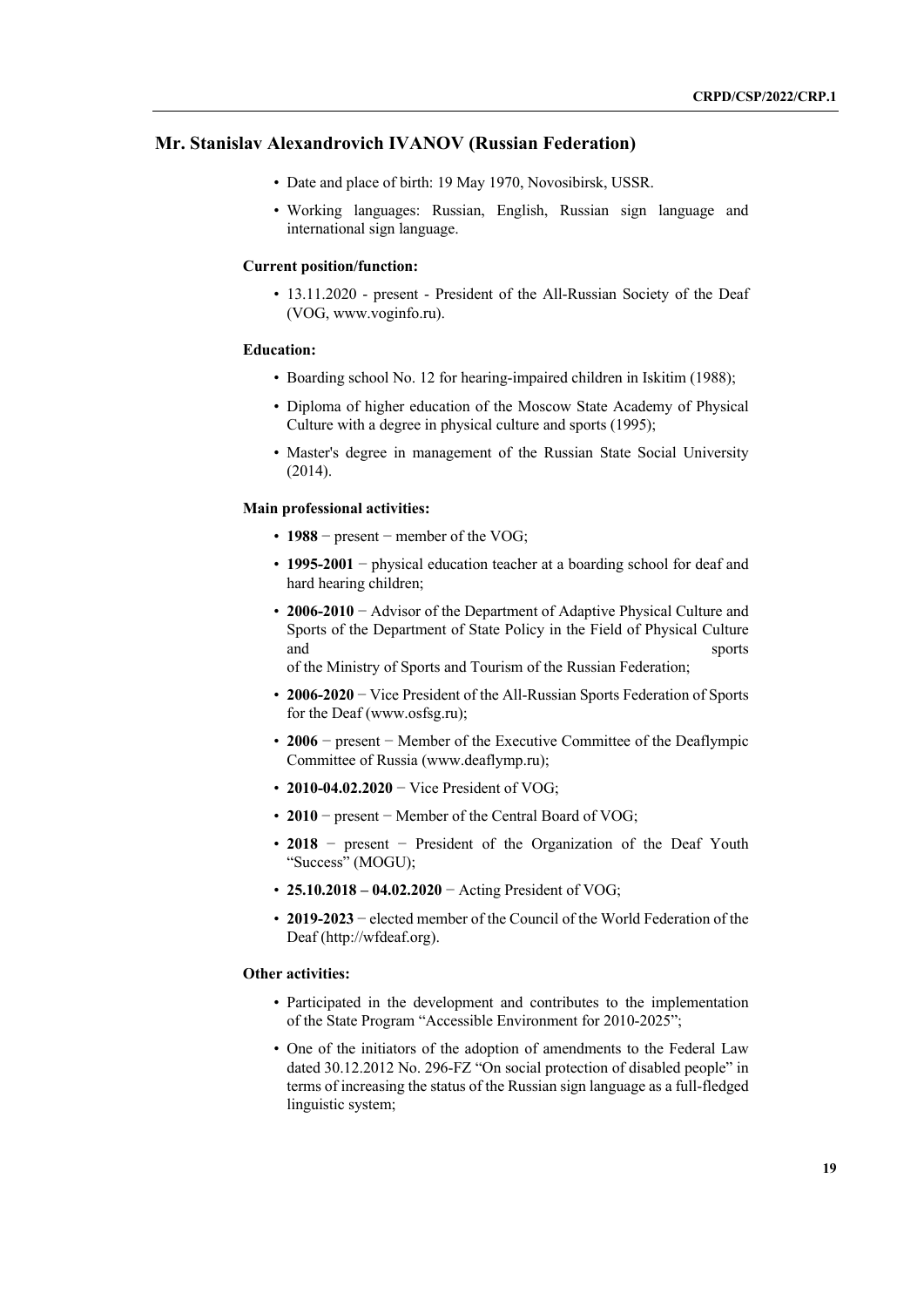- Participated in the development of the Federal Law dated 01.12.2014, No. 419-FZ "On Amendments to Certain Legislative Acts of the Russian Federation on Social Protection of Disabled Persons in Connection with the ratification of the Convention on the Rights of Persons with Disabilities";
- Member of the Presidential Commission for the Disabled;
- Member of the Coordinating Council for Control over the Implementation of Activities of the State Program "Accessible Environment";
- Member of the Interdepartmental Commission for the Development of Adaptive Physical Culture and Sports of the Presidential Council for the Development

of Physical Culture and Sports;

- Member of the Council of the Ministry of Sports of the Russian Federation for the development of adaptive physical culture and sports;
- Member of the Council of the Ministry of Science and Higher Education of the Russian Federation on the education of persons with disabilities and disabled people;
- One of the founders of the Abilympics movement in Russia and organizer of the first Russian Abilympics Championship in 2015, as well as organizer of the preparation and participation of the Russian national team in the Abilympics World Championship 2016 in Bordeaux (France);
- Permanent member of the organizing committee of the Ministry of Science and Higher Education of the Russian Federation for the preparation of the Russian Abilympics championship, as well as a member of the Organizing Committee

for preparation for the 2022 Abilympics international championship in Moscow;

- Initiator and elected President of a company registered in the Netherlands in 2015, the International Association DeafSkills, created with the aim of promoting availability and employment of young people with hearing impairments;
- Headed the implementation by MOGU of UNDEF grant project "Involving Russian youth with hearing impairments in social processes and employment";
- Member of commissions on education and employment of people with disabilities of the international organization Rehabilitation International Global.

#### **Awards and titles:**

• Champion of the 2005 Deaflympics in beach volleyball, European champion

in volleyball, multiple winner and medalist of official international and all-Russian competitions;

• Awarded the 2nd degree medal of the Order of Merit to the Fatherland, the badge "Excellence in Physical Culture and Sports" of the Ministry of Sports of the Russian Federation, certificates of honor of the Ministry of Labor of the Russian Federation and the Ministry of Education of the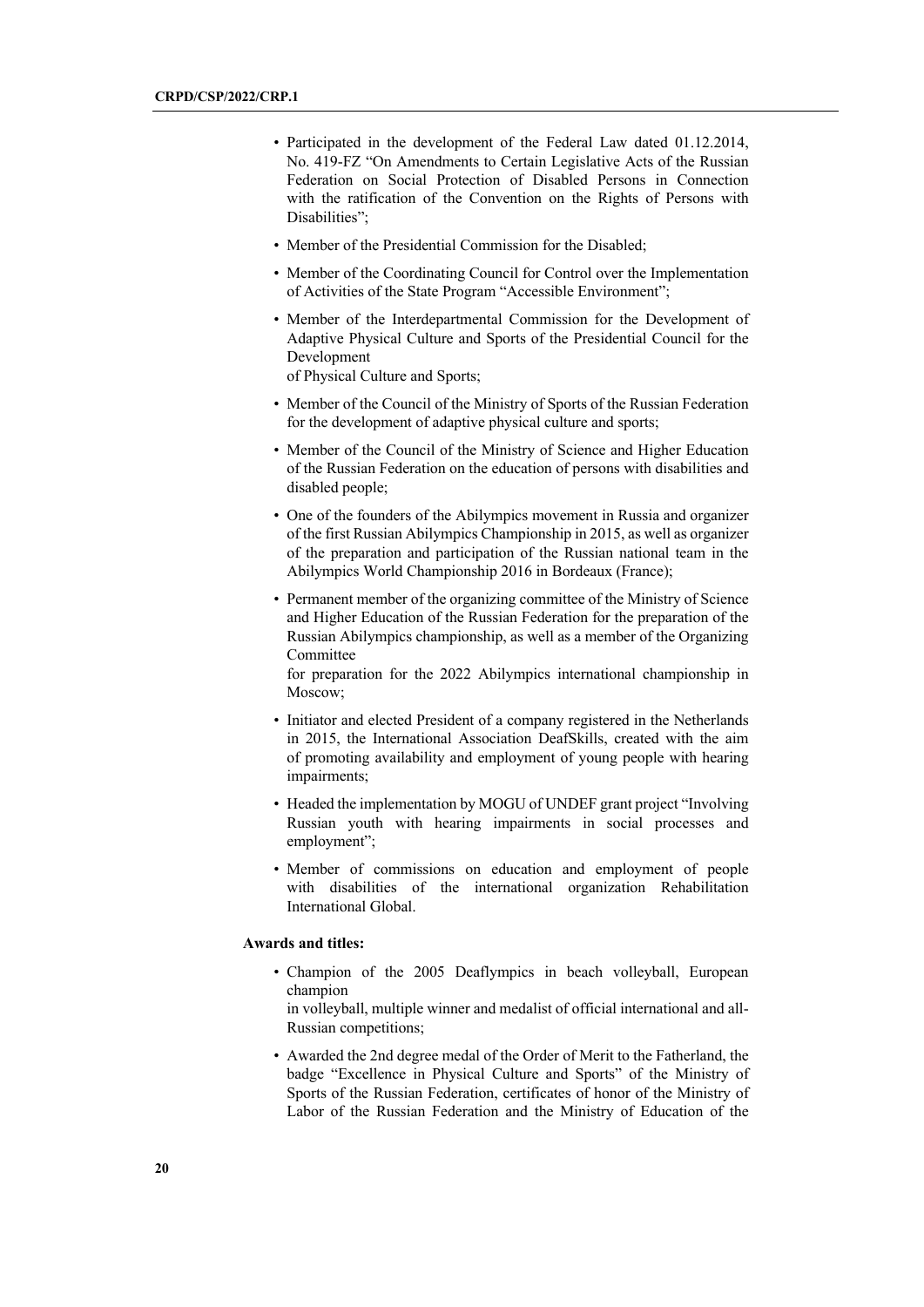Russian Federation, gratitude from the Ministry of Digital Development, Communications and Mass Media of the Russian Federation, 2 and 3 degrees badges of the VOG "For Special Merits", other public awards;

• Has the grade 3 class rank of the adviser of the state civil service of the Russian Federation, the sporting title "Master of Sports of the USSR, International Class", the honorary sporting title "Honored Master of Sports of Russia".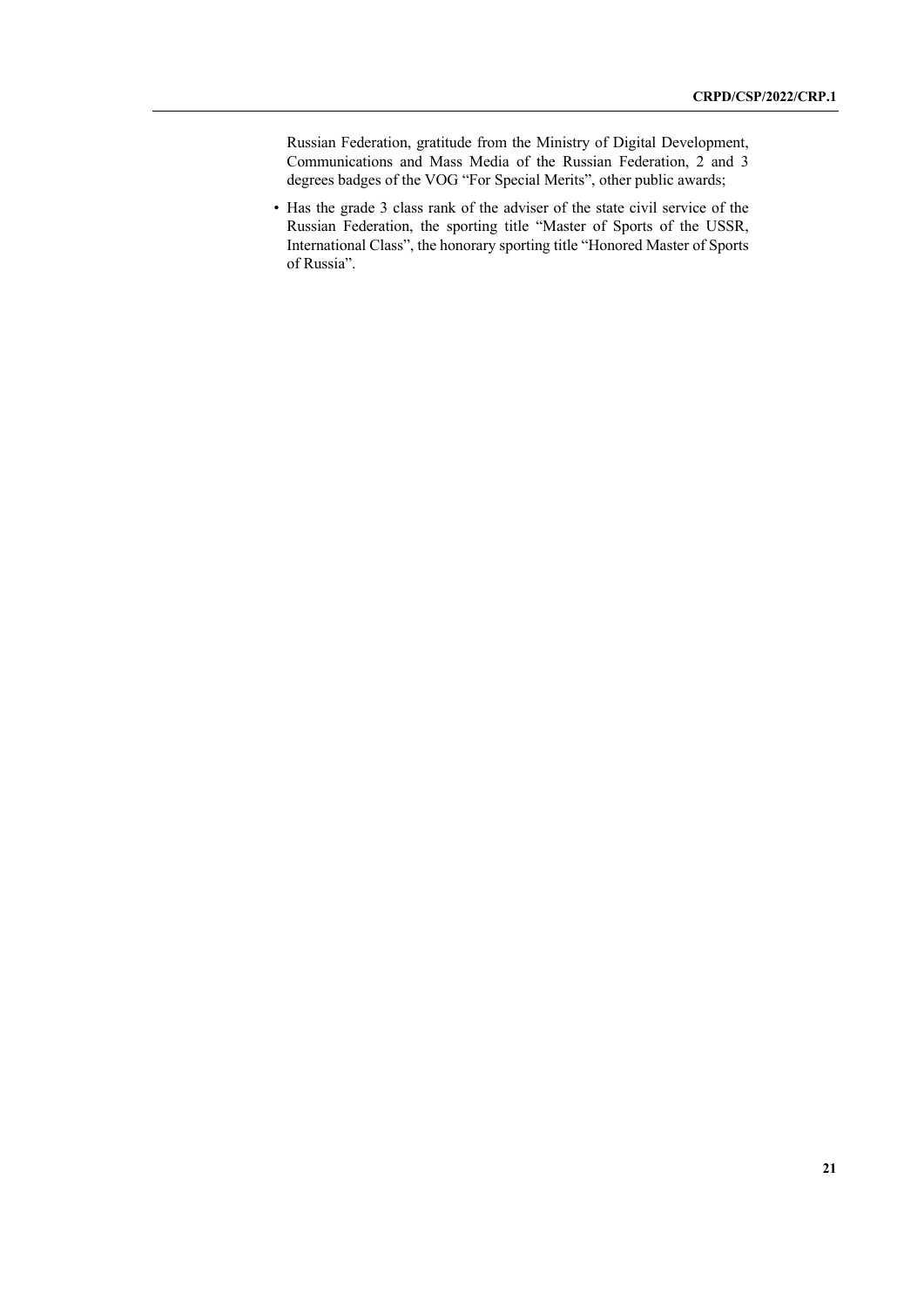## **Ms. Laverne JACOBS (Canada)**

- Date and place of birth: 21 April 1972, Toronto, Canada.
- Nationality: Canadian
- United Nations working languages: English and French

#### **Current position/function:**

• Laverne Jacobs is a law professor at the University of Windsor, Canada who specializes in law and persons with disabilities, human rights law; disability rights; disability equality; disability inclusion; administrative law; comparative law; access to justice and intersectionality.

#### **Other main activities on the rights of persons with disabilities:**

• Laverne Jacobs is Founding Director of The Law, Disability & Social Change Project, a research and public advocacy centre in Canada. She is also Co-Director of the Disability Rights Working Group of the Berkeley Center on Comparative Equality & Anti-Discrimination Law at the University of California, Berkeley. Her work has been used by advocacy groups, government, and courts. She completed comparative law research as a consultant for the development of Canada's *Accessible Canada Act*. She has expertise in developing and implementing accessibility laws. She also has expertise in accessible transportation policy and human rights among other areas. She has presented on COVID recovery and people with disabilities. She is a former human rights adjudicator. She is the lead author of Canada's first law and disability textbook.

## **Educational background, in particular on the rights of persons with disabilities**

• B.A. (Hons.) — McGill University, Montreal, Canada, 1994 (French Language and Literature); LL.B. & B.C.L. — McGill University, Montreal, Canada, 1999 (degrees in both Common Law and Civil Law); Ph.D. — Osgoode Hall Law School, York University, Toronto, Canada, 2009 (Administrative Law)

## **Please indicate whether you identify yourself as a person with disability or elaborate on your lived experience related to persons with disabilities.**

• Due to a spinal cord injury, I am a person with a disability and a wheelchair user. My concern for global disability inclusion stems from my professional work as a disability scholar and advocate & from my personal experiences of inaccessibility and inequality.

#### **Relevant expertise on the rights of persons with disabilities**

### **Please elaborate on your areas of expertise under the Convention on the Rights of Persons with Disabilities and related experience.**

• I have expertise in several CRPD-related areas including: accessibility, access to justice, community living, transportation, medical assistance in dying, gendered & intersectional disability discrimination, and conducting effective consultation and policymaking with persons with disabilities. I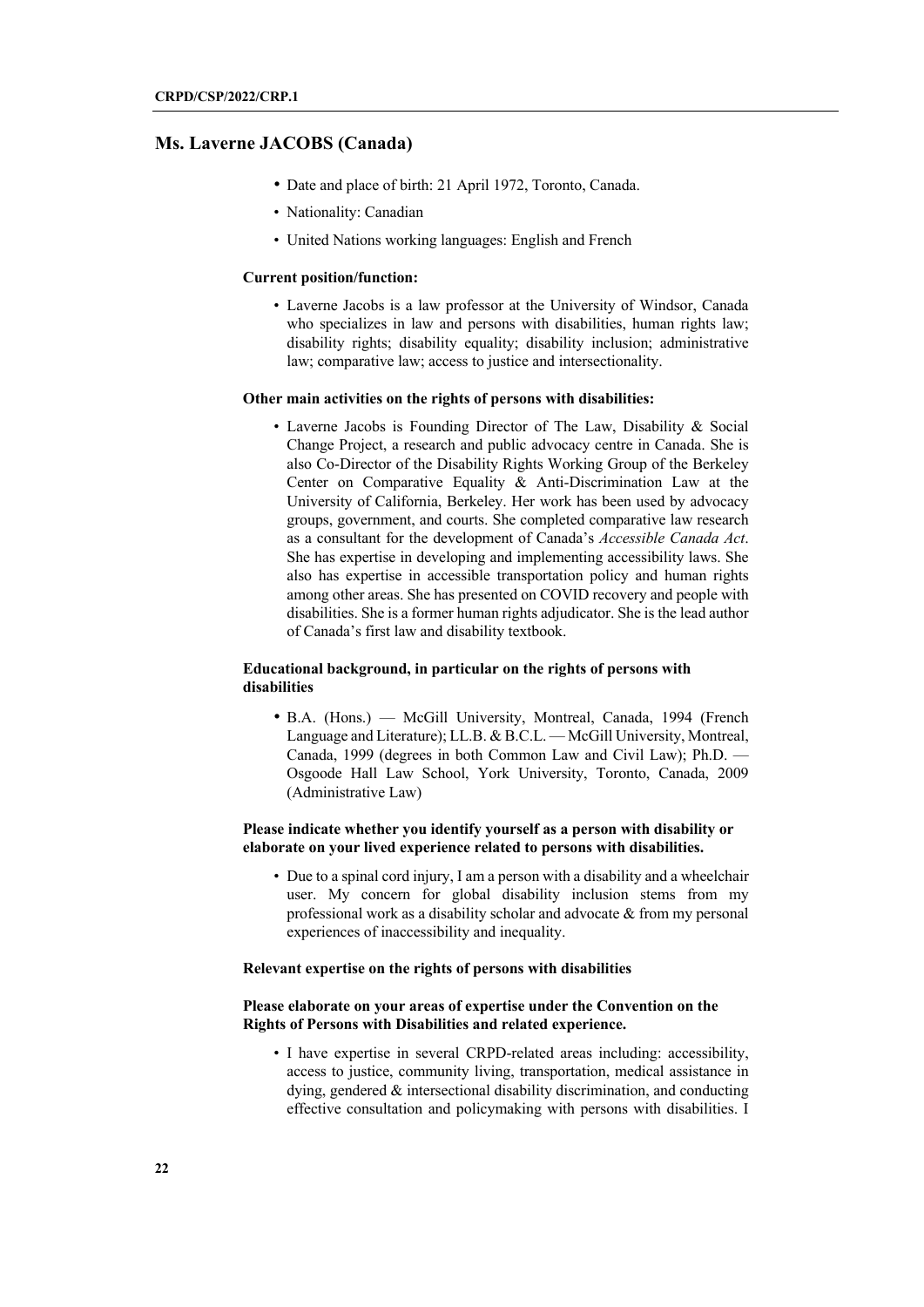have published or presented extensively in these areas, developed policy, appeared before Senate, supported litigation by OPDs.

## **List of most recent publications in the field of the rights of persons with disabilities:**

• Laverne Jacobs et al., *The Annotated Accessible Canada Act (2021); Law and Disability in Canada (2021); "Accessibility for Manitobans Act: Ambitions and Achievements in Antidiscrimination & Citizen Participation" (2016); Laverne Jacobs, "Universality of the Human Condition: Theorizing Transportation Inequality Claims by Persons with Disabilities in Canada, 1976-2016" (2018); 'Humanizing' Disability Law" (2016)*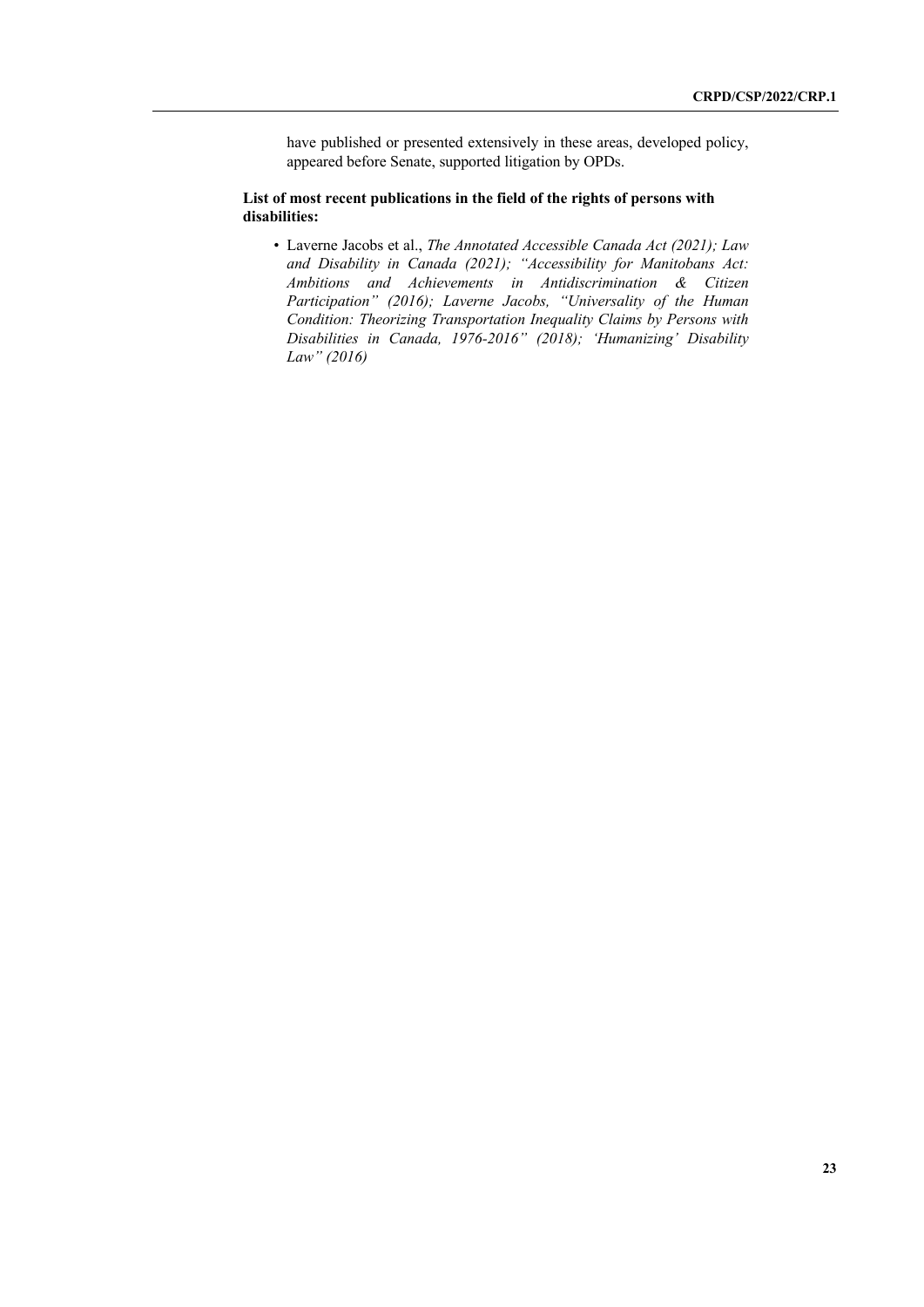## **Ms. Rosemary KAYESS (Australia)**

- Date and place of birth:  $27<sup>th</sup>$  March 1963, Camden Australia
- Place of residence: Sydney, Australia
- Nationality: Australia

United Nations working languages: English

#### **Current position/function:**

- Chair, UN Committee on the Rights of Persons with Disabilities (CRPD).
- Senior Lecturer in international human rights law and anti-discrimination law at University of New South Wales (UNSW). Senior Research Fellow at Social Policy Research Centre, UNSW. Visiting Professor, Centre for Disability Law and Policy at the National University of Ireland (Galway).

#### **Other main activities on the rights of persons with disabilities:**

• Chairperson, Australian Centre for Disability Law. Expert Member, Strategic Engagement Advisory Group, Royal Commission into Violence, Abuse, Neglect and Exploitation of People with Disability. Fellow, Australian Discrimination Law Experts' Group.

### **Educational background, in particular on the rights of persons with disabilities**

- Bachelor of Laws (LLB) UNSW,
- Bachelor Social Science (Hons) UNSW,
- International Disability Law Summer School NUIG (Galway)

## **Please indicate whether you identify yourself as a person with disability or elaborate on your lived experience related to persons with disabilities.**

• Yes, I am a woman with a mobility impairment resulting from a spinal cord injury. As a result I am a wheelchair user.

#### **Relevant expertise on the rights of persons with disabilities**

## **Please elaborate on your areas of expertise under the Convention on the Rights of Persons with Disabilities and related experience.**

• Chair, Committee on the Rights of Persons with Disabilities. Designated specialist, Australian Government delegation for the Convention on the Rights of Persons with Disabilities and successfully facilitated the UN negotiations for the text of Article 24 Education, June 2002–August 2006. Human Rights lawyer and legal academic. Legal advisor, Australian civil society CRPD shadow report project group, 2013 and 2019.

## **List of most recent publications in the field of the rights of persons with disabilities:**

• P Gooding and R Kayess (2021) 'Human Rights and Disability: An Australian Experience' in P Gerber and M Castan, *Contemporary Perspectives on Human Rights Law in* Australia, Thomson Reuters.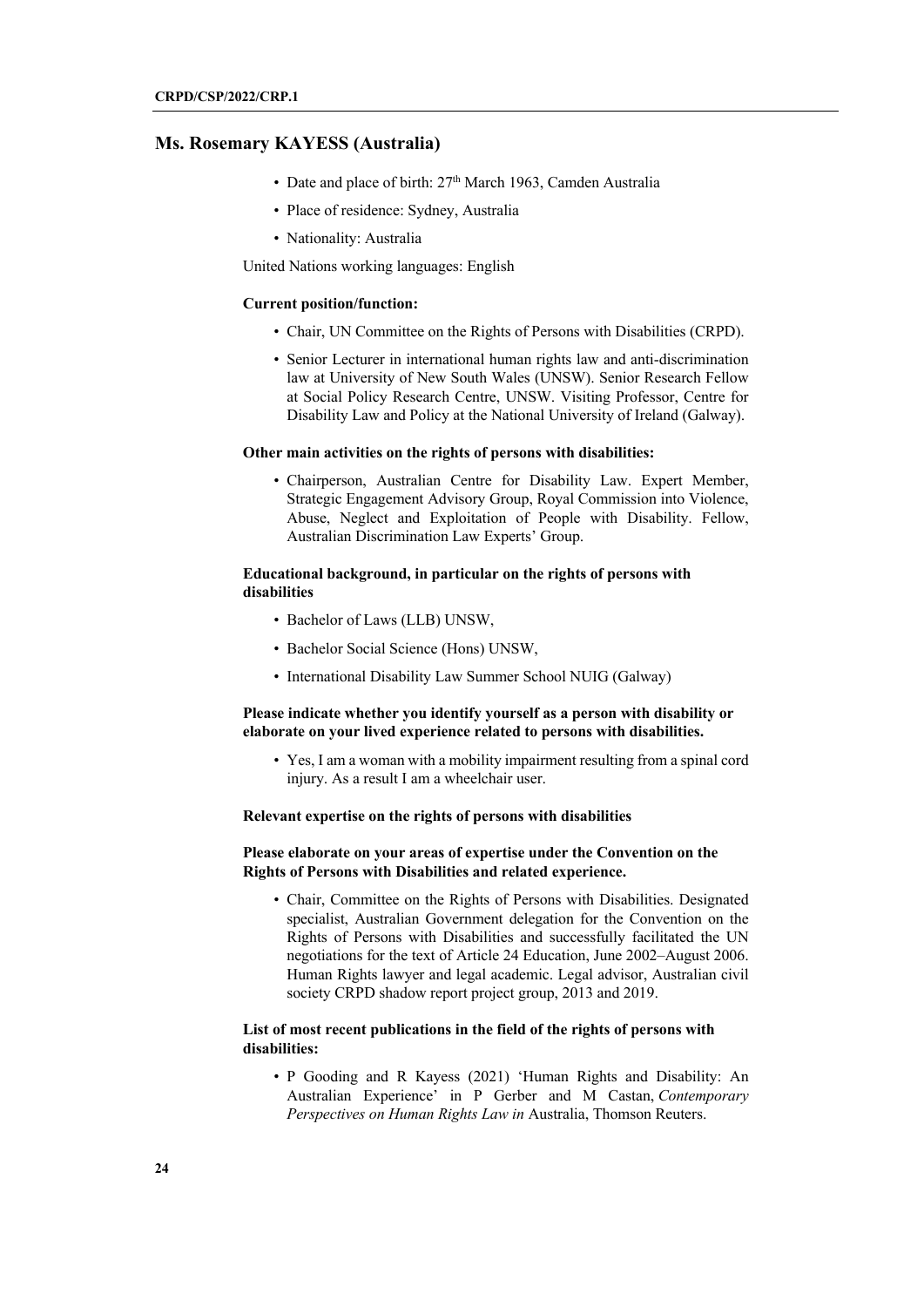- Kayess R; Sands T, 2020, *Convention on the Rights of Persons with Disabilities: Shining a light on Social Transformation*, UNSW Social Policy Research Centre, Sydney.
- Kayess, R. & Smith, B. (2017) *Human Rights Charters and Disability* in Colin Campbell (ed) Australian Charters of Rights a Decade on. Federation Press.
- Kayess, R., & French, P. J. (2008). 'Out of Darkness into Light? Introducing the Convention on the Rights of Persons with Disabilities.' *Human Rights Law Review*, *8*, 1-34.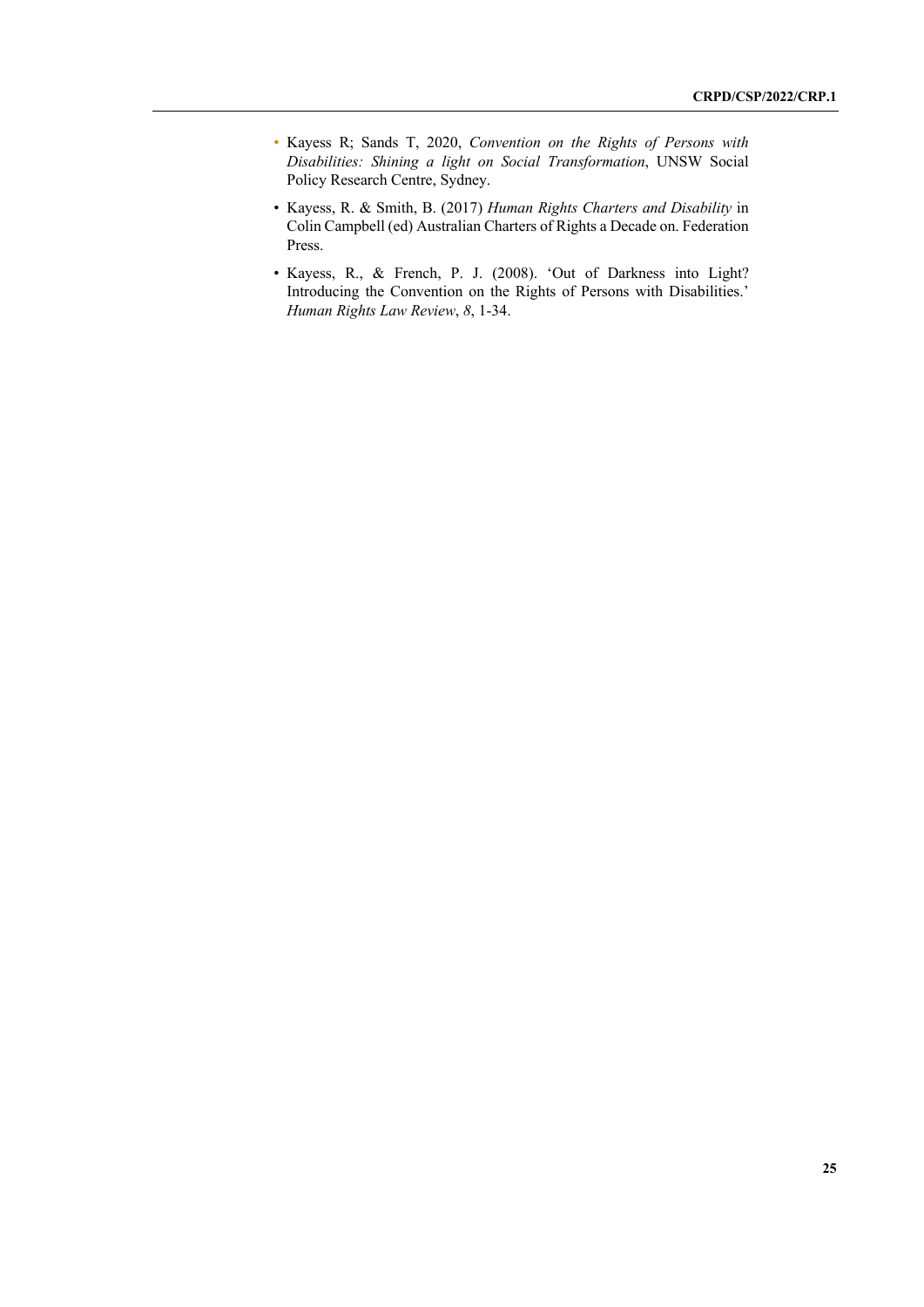## **Ms. Miyeon KIM (Republic of Korea)**

- Date and place of birth: 03 June 1966
- Place of residence: 1101-306, Westaybyeollae, 27 Deoksong 3-ro, Namyangju-si, Gyeonggi-do, Republic of Korea
- Nationality: Republic of Korea
- United Nations working languages: English.

#### **Current position/function:**

- Vice-Chair, the Committee on the Rights of Persons with Disabilities (CRPD).
- Focal point of CRPD to the Global Alliance of National Human Rights Institutions. Founder & Board Member, Korea Disability Law Association (KDLA).
- Advisor, Korea International Cooperation Agency (KOICA).
- President, Korea Center for United Nations Human Rights Policy (KOCUN).
- President, Women with Disabilities Art and Cultural Network (WDACN).

## **Other main activities on the rights of persons with disabilities:**

- Member, the Korea Constitutional Court Candidate Recommendation Committee.Member, the Korea Supreme Court Candidate Recommendation Committee.
- Consultant, Disability and Development Division, World Bank (WB).
- Executive Director, the International Conference on the Implementation of the Convention on the Rights of Persons with Disabilities (UN CRPD) and Women with Disabilities: One Decade after the UN CRPD and Going Forward.
- Speaker, High-Level Meeting of Women with Disabilities in Political and Public Leadership: Towards Beijing+25.
- Member, the Committee for New Decade of Asia Pacific 2012-2022, Social Welfare and Health Ministry of Korea.
- Coordinator, International Disability Caucus Women's Committee (IDC-WC).
- 2020 Gold Star of International Visitor Leadership Program, U.S. Department of State.
- Member, International Planning Committee of Association for Women's Rights in Development (AWID) Forum 2008.
- Regional Board Member, Asia Pacific Forum on Women, Law and Development (APWLD)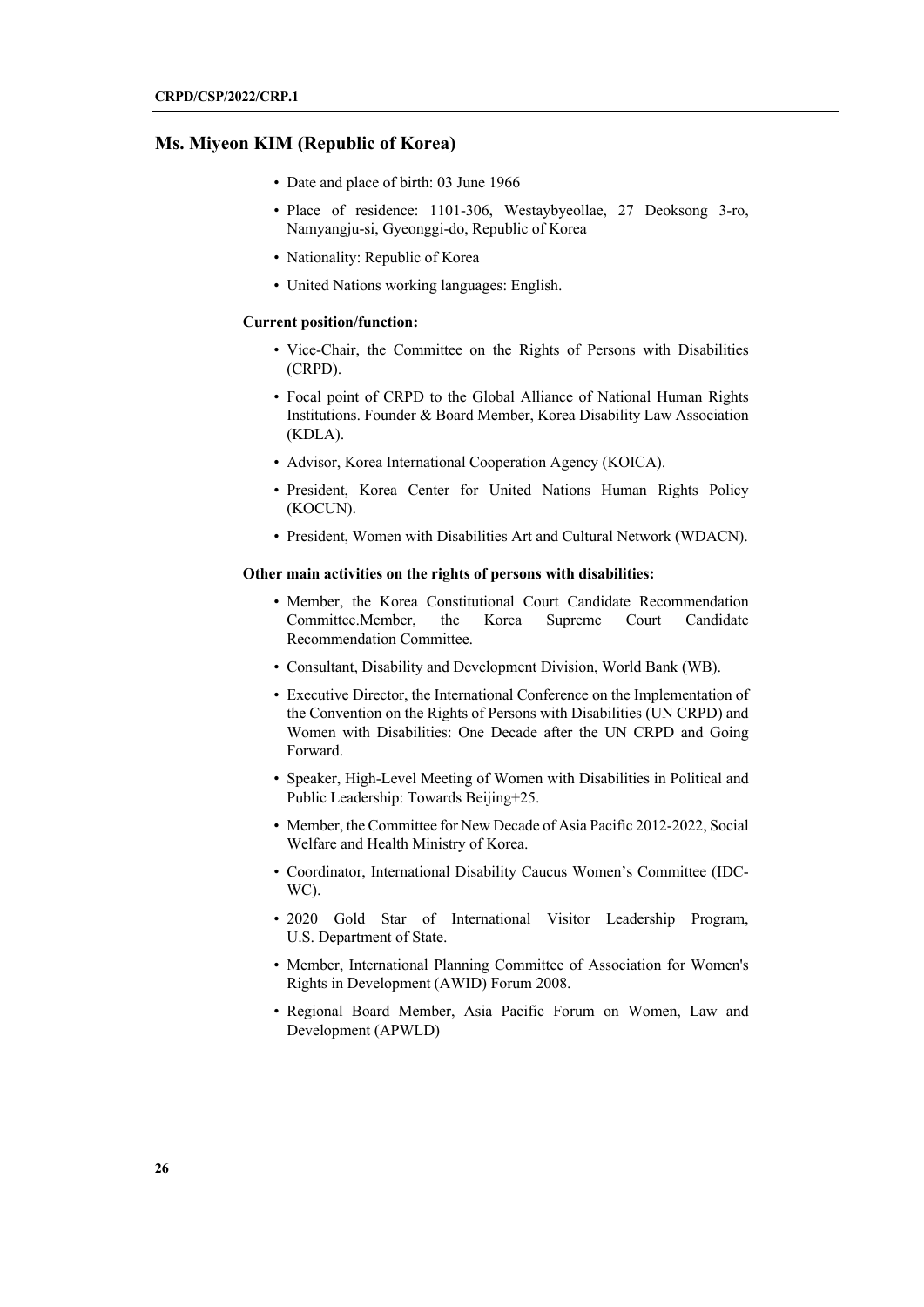## **Educational background, in particular on the rights of persons with disabilities:**

- Doctor of Juridical Science (S.J.D.) Candidate, HANYANG UNIVERSITY School of Law; Expected Graduation August 2023.
- Master of Law, SUNGKYUNKWAN UNIVERSITY.
- Completion of Master's Program in Social Welfare, CHUNG-ANG UNIVERSITY.
- Bachelor of Arts, ACTS University.
- Bachelor of Science in Food & Nutrition, HANYANG UNIVERSITY.

## **Please indicate whether you identify yourself as a person with disability or elaborate on your lived experience related to persons with disabilities.**

• I am a woman with mobility and physical impairment resulting from Polio that I suffered when I was 11 months old. Now I am an electronic wheelchair user.

#### **Relevant expertise on the rights of persons with disabilities**

## **Please elaborate on your areas of expertise under the Convention on the Rights of Persons with Disabilities and related experience.**

• The initial draft of the UN CRPD did not explicitly consider women and girls with disabilities; however, I proposed to include Article 6 Women with Disabilities and gender perspective in the Convention, as a coordinator of the Women's Committee of the International Disabilities Caucus with opinion leaders from diverse social, cultural, and historical backgrounds from all around the world. As a result, the CRPD became the first international human rights treaty that explicitly incorporated gender perspective.

### **List of most recent publications in the field of the rights of persons with disabilities: (Five lines maximum)**

- Miyeon Kim, (2022) "Eliminating Intersectional Discrimination for Women with Disabilities-The Application of UN Human Rights Norms", Department of Law Graduate School, Sungkyunkwan University.
- The United Nations Development Programme (UNDP),"Political Participation of Persons with Intellectual or Psychosocial Disabilities", United Nations Development Programme (UNDP) and Inclusion International, 2021, A review board.
- Edited by Maya Sabatello and Marianne Schulze, "Human Rights and Disability Advocacy," a volume in the series Pennsylvania Studies in Human Rights, University of Pennsylvania Press, 2013, Co-Writer.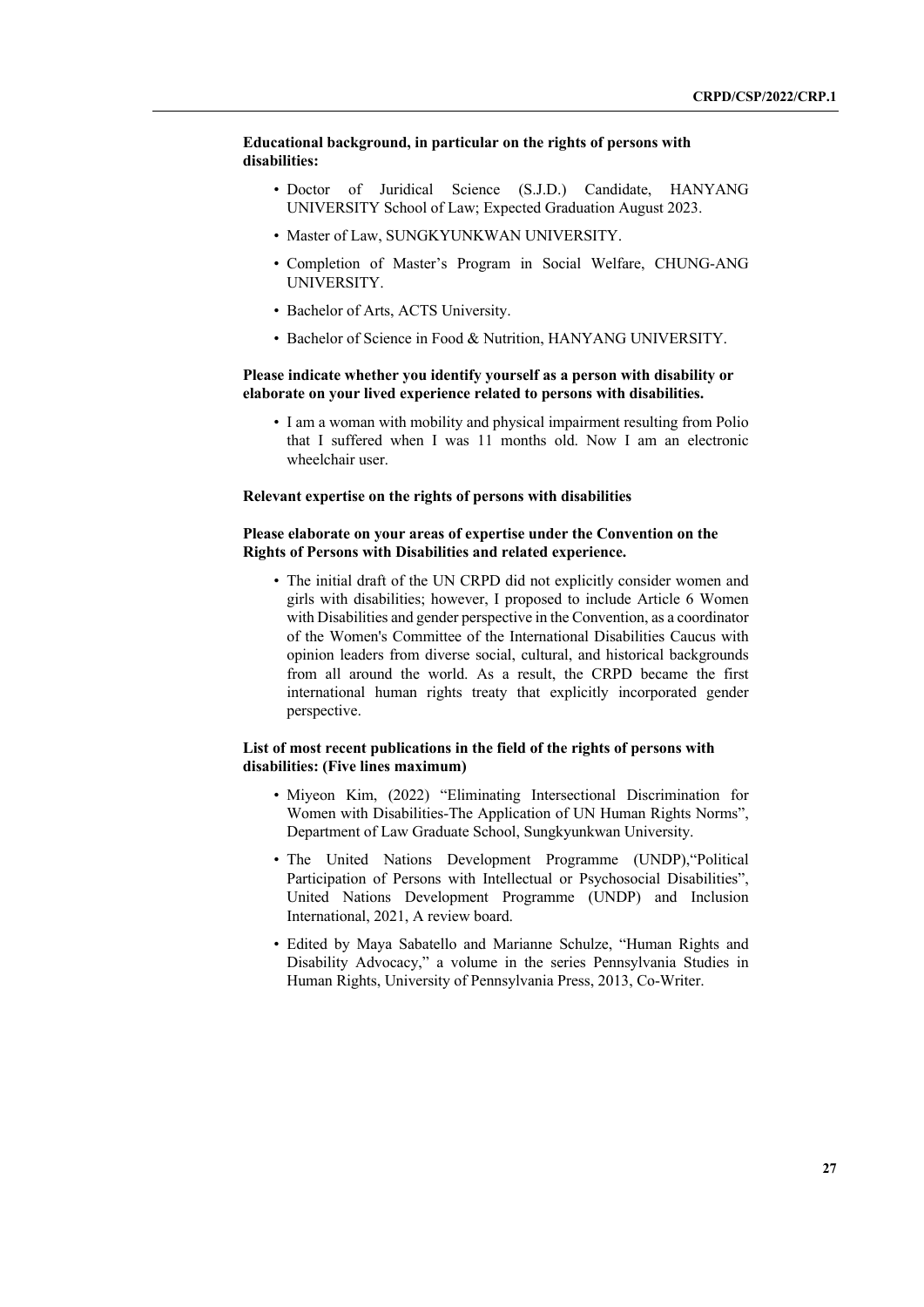## **Mr. Alfred Kouadio KOUASSI (Ivory Coast)**

- Date and place of birth: Born on 14/09/1971 in Kouakro (Bouaké), Ivory Coast
- Place of residence: Abidjan, Ivory Coast
- Nationality: Ivorian
- United Nations working languages: French read and spoken, English read and moderately spoken

## **Current position/function**:

- Human Rights Advisor, representative of organizations promoting and protecting the rights of persons with disabilities at the National Council for Human Rights (CNDH) following the election held on 26 February 2019 between promotion organizations, protection and defence of the rights of persons with disabilities.
- Expert trainer on legal instruments for the protection of persons with disabilities.

#### **Other main activities on the rights of persons with disabilities:**

- 2013-2018: Central Commissioner for Human Rights at the National Human Rights Commission of Côte d'Ivoire (CNDHCI), representing organizations for the promotion and protection of the rights of persons with disabilities following an election of representatives by organizations for the promotion, protection and defence of the rights of persons with disabilities.
- 2012- June 2013: In position at the Ministry of Solidarity, Family, Women and Children, especially at the Socio-educational Complex of Yopougon in charge of projects.
- 2003-2011: Posted to the Ministry of Social Affairs, assigned to the Federation of Associations of Persons with Disabilities of Côte d'Ivoire (FAHCI) to take care of students with disabilities.

## **Educational background, in particular on the rights of persons with disabilities**:

- Certificates of the International Institute for Human Rights in Strasbourg (2013/2014)
- Training certificate on the development of the training kit on the right to access to justice for persons with disabilities (2017)
- Certificate of training of trainers on the Rights of Persons with Disabilities (2017)
- Training on investigation and reporting on human rights violations (2013)

### **Please indicate whether you identify yourself as a person with disability or elaborate on your lived experience related to persons with disabilities.**

• I am a person with a disability in both lower limbs. I basically move around with a wheelchair without which I cannot move.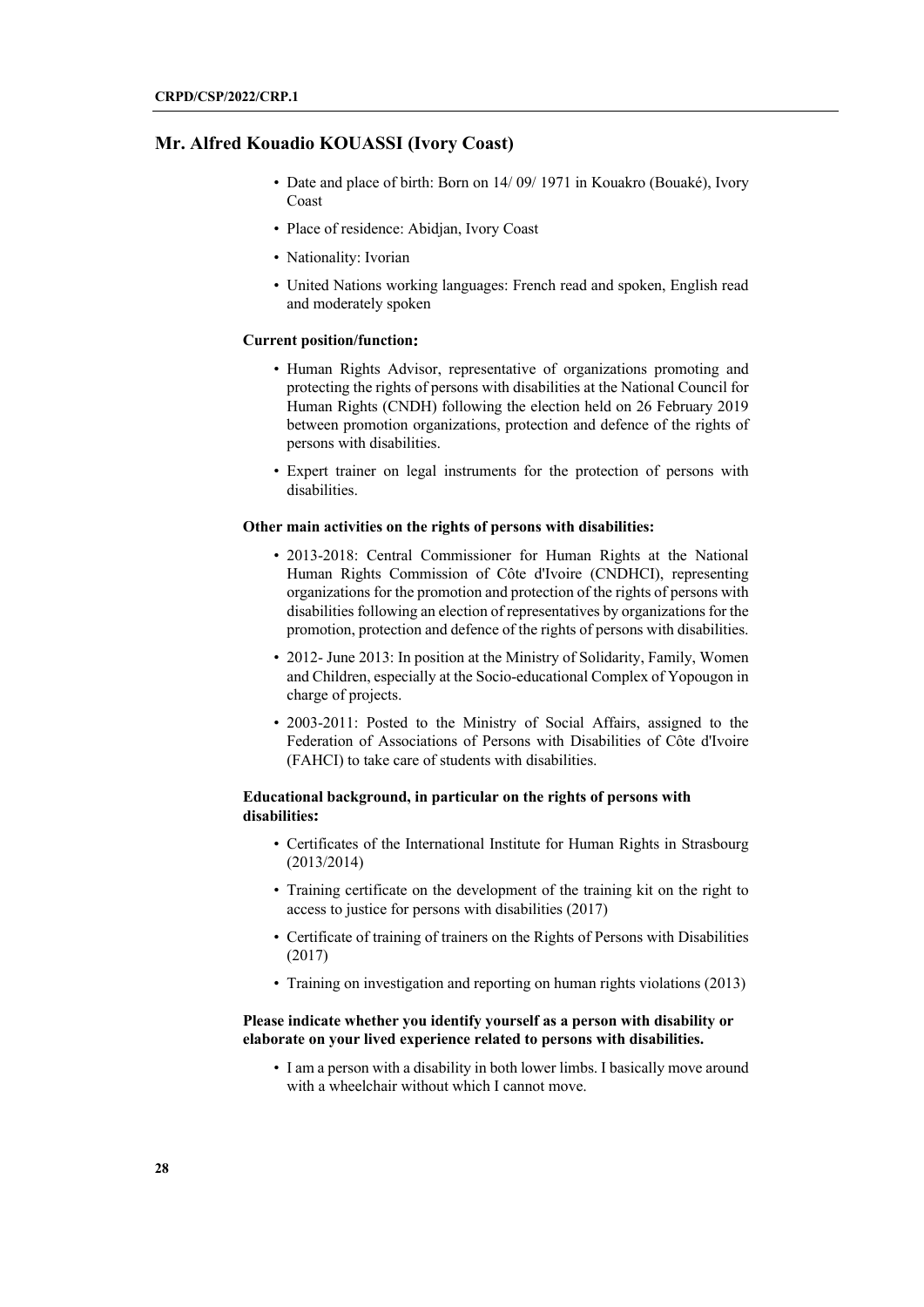**Relevant expertise on the rights of persons with disabilities**

**Please provide details regarding your areas of expertise in accordance with the Convention on the Rights of Persons with Disabilities, as well as related experiences.**

- As a member of the INDH, I work on all rights recognized by the Convention.
- I regularly promote the Convention to parliamentarians, judicial police officers (OPJ), journalists, pupils, students, security officers, officials, community leaders, people, civil society organizations and members of disability organizations in Côte d'Ivoire.

## **List of the most recent publications of the applicant in the field of the rights of persons with disabilities:**

- Capacity building of men and media structures to better address disability issues (September 2020)
- Understanding and accepting invisible disabilities in Ivorian society (June 2021)
- Coastal erosion and degradation of protected areas, what adaptation and mitigation measures for vulnerable populations (November 2021)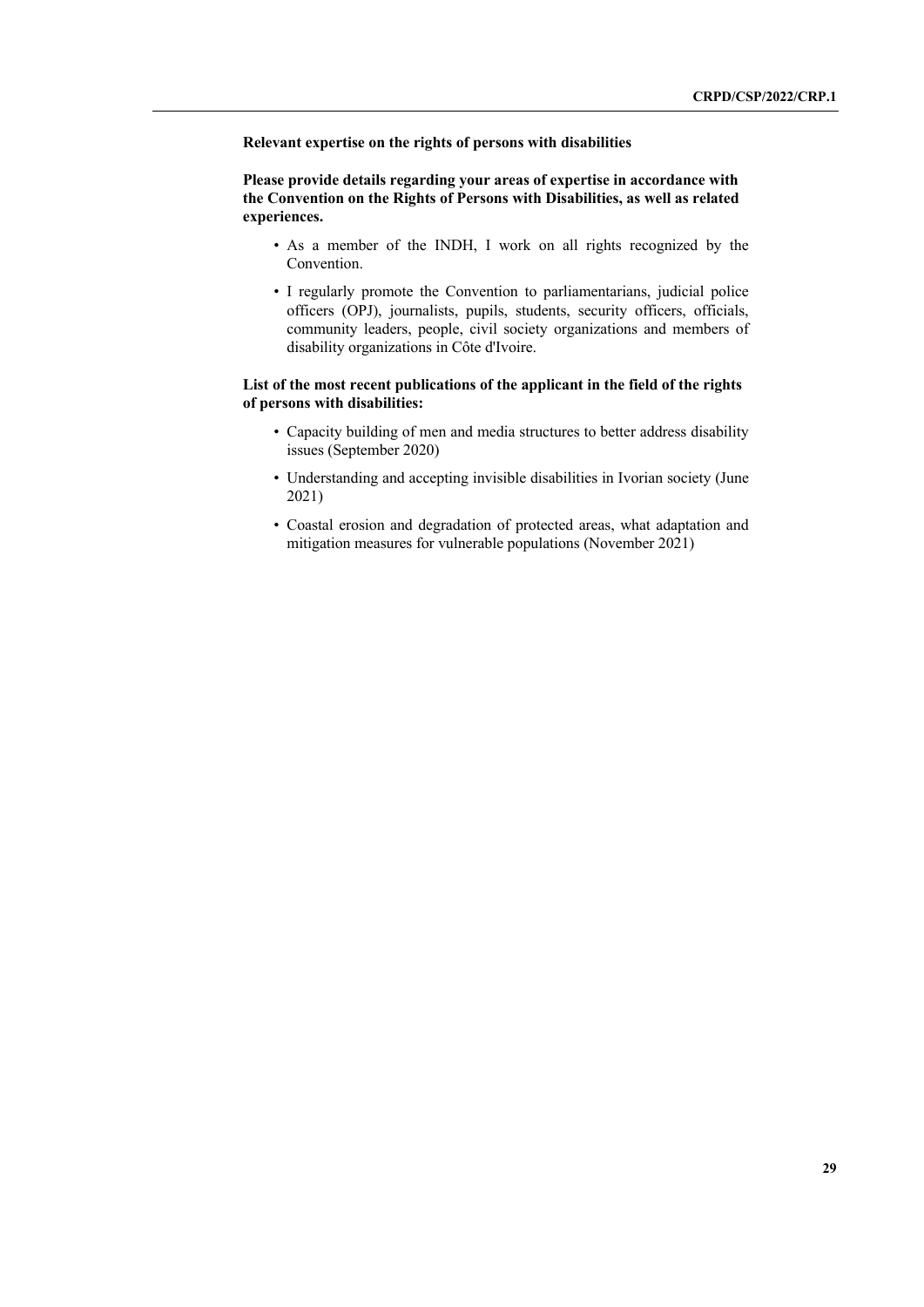## **Mr. Markus SCHEFER (Suisse)**

- Date and place of birth: 4 February 1965, Teufen/Appenzell Ausserrhoden (Switzerland)
- Nationality: Swiss
- United Nations working languages: English, French

#### **Current position/function:**

- Professor of Constitutional and Administirative, Law Faculty, University of Basel
- Member of the CRPD Committee (since 2019)

## **Please refer to the attached CV for details on the topics below**

#### **Other main activities on the rights of persons with disabilities:**

• Markus Schefer works as an academic as well as a practitioner on the rights of persons with disabilities. He publishes academic books and articles and has written the main treaties on Swiss disabilities rights law. He has drafted the laws of three cantons and is in the process of drafting several others. He has advised members of the Swiss parliament and of parliaments of cantons on how to frame their motions. He works closely with organizations of persons with disabilities. He advises them on legal issues in all areas of disabilities rights law, participates in their processes of strategic litigation, and is currently drafting the text of a popular initiative aimed at amending the Federal constitution with provisions to guarantee the rights of persons with disabilities. He organizes an annual conference and several online conferences on disabilities rights.

## **Educational background, in particular on the rights of persons with disabilities**

• I graduated with a law degree from the University of Berne. I completed my Ph.D. on the methods the US Supreme Court employs interpreting individual rights. I wrote my professoral thesis on the core contents of individual rights. I teach classes on anti-discrimination law and on the rights of persons with disabilities

### **Please indicate whether you identify yourself as a person with disability or elaborate on your lived experience related to persons with disabilities.**

• I do not have a disability. However, for two decades now I have had extensive and close contact with persons with disabilities and their representative organizations, on a professional as well as a personal level.

#### **Relevant expertise on the rights of persons with disabilities**

## **Please elaborate on your areas of expertise under the Convention on the Rights of Persons with Disabilities and related experience.**

• I have extensive expertise at general international human rights law, which allows me to interpret the CRPD from that background. As rapporteur of communications, I prepare the Committee's individual communications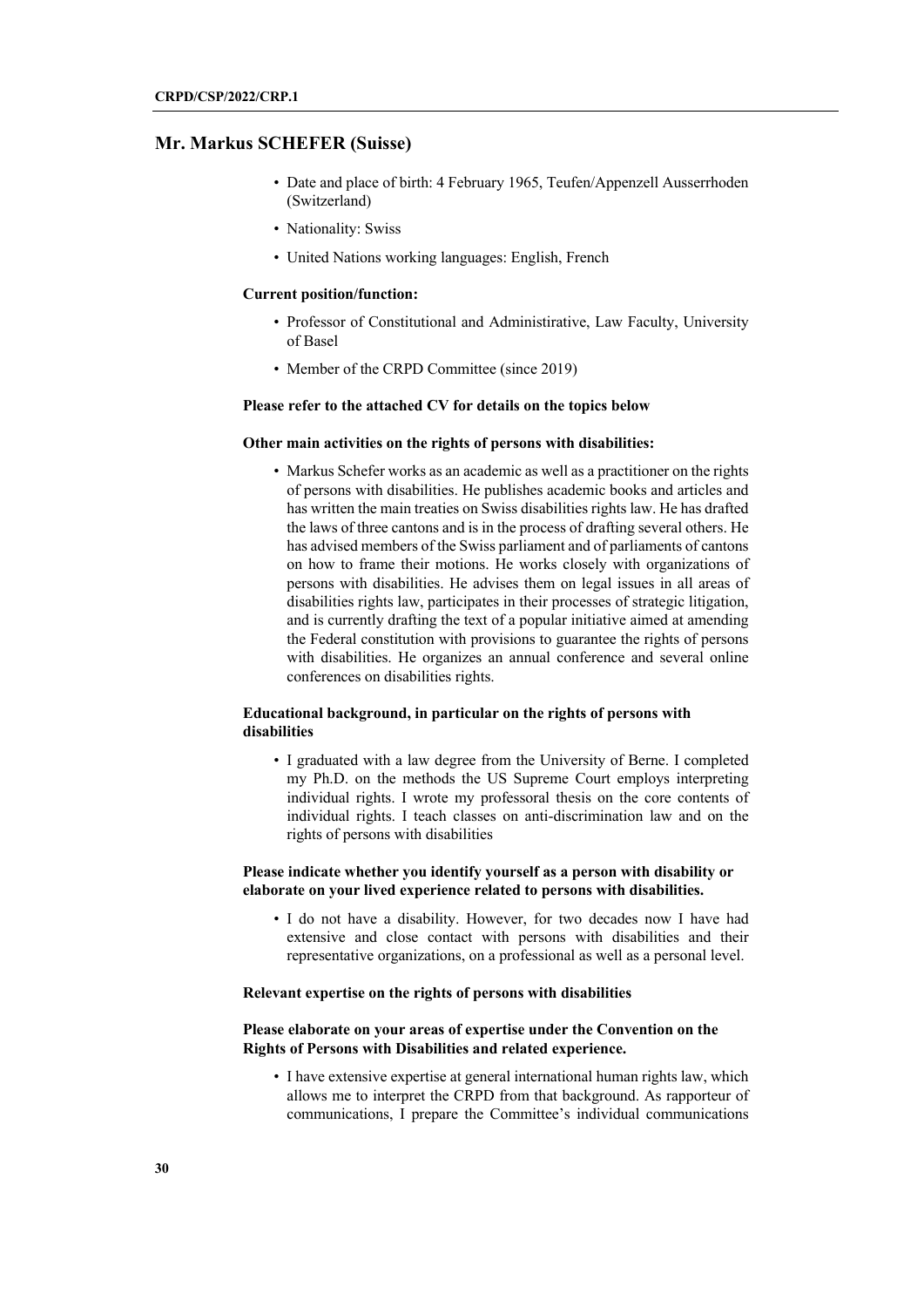and present them to the Plenary. I put a specific focus on the right of access to justice, the requirement to set up focal points and monitoring mechanisms, and on the general obligations under the Convention.

## **List of most recent publications in the field of the rights of persons with disabilities:**

• A Guide to Disabilities Rights Legislation, forthcoming January 2022 (653 p.); Non-Discrimination of Persons with Disabilities with Respect to Building and Public Transportation, 2011 (30 p.); Accessible Construction, 2016 (20 p.); Swiss Disability Law, 2014 (567 p.); Non-Discrimination of Persons with Disabilities in Services, Education and Work, 2011 (30 p.).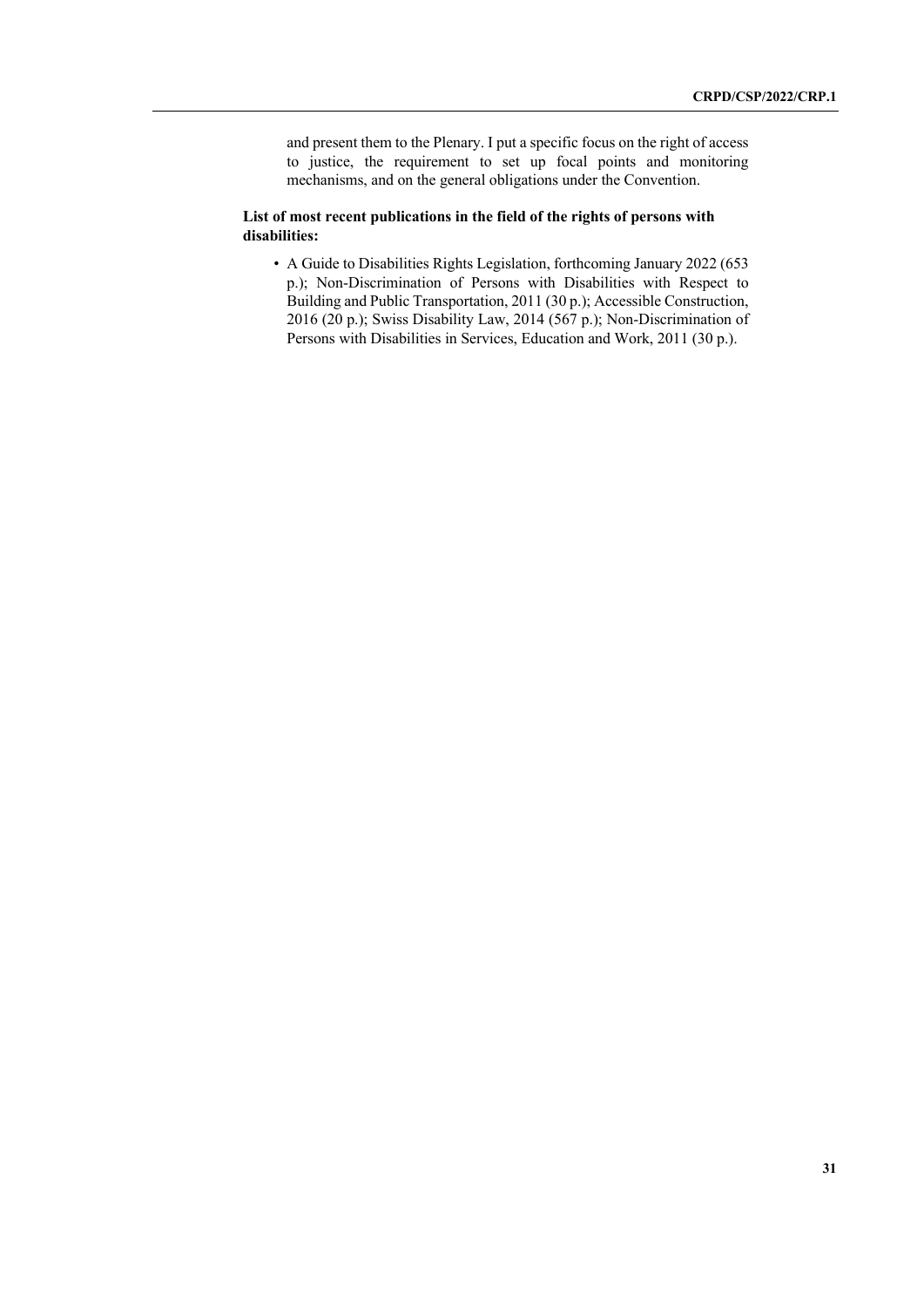## **Ms. Sanja SKENDERIJA (Bosnia and Herzegovina)**

- Date and place of birth: 17 October, 1982, Republic of Croatia, Šibenik
- Place of residence: Bosnia and Herzegovina, Republic of Srpska, Laktaši
- Nationality: Serbian
- United Nations working languages: English

#### **Current position/function:**

• Senior Associate for Family and Child Protection

#### **Other main activities on the rights of persons with disabilities:**

• Monitoring activities from the The Strategy for Improving the Social Position of People with Disabilities in the Republic of Srpska 2017-2026, work on IPA 2 project Mapping needs of Roma and Persons with disabilities, and many other activities related with this topics

## **Educational background, in particular on the rights of persons with disabilities**

• Education in supervision in psychosocial work, Advanced level of training of Cognitive – Behavior Therapy, Bachelor of Psychology, and other trainings

## **Please indicate whether you identify yourself as a person with disability or elaborate on your lived experience related to persons with disabilities.**

• Yes, during many years of work in the field of social protection, my daily work is related with people in social needs, which are, interalia, persons with disabilities. Through participation in working groups regarding the development of strategic documents related to persons with disabilities, through professional supervision in social care institutions, I provide professional support to professionals in the field of social protection

## **Relevant expertise on the rights of persons with disabilities**

## **Please elaborate on your areas of expertise under the Convention on the Rights of Persons with Disabilities and related experience.**

• Work on The Strategy for Improving the Social Position of People with Disabilities in the Republic of Srpska 2017-2026, work on drafting the Law on Social Protection and drafting a rulebook under the Law related to the field of social protection, which concerns persons with disabilities

## **List of most recent publications in the field of the rights of persons with disabilities:**

- Publications: Bulletin of social, family and child care 2012 participation in the drafting of the report, Ministry of Health and Social Welfare of the Republic of Srpska, Banja Luka, 2013
- Publications: Bulletin of social, family and child care 2013 participation in the drafting of the report, Ministry of Health and Social Welfare of the Republic of Srpska, Banja Luka, 2014